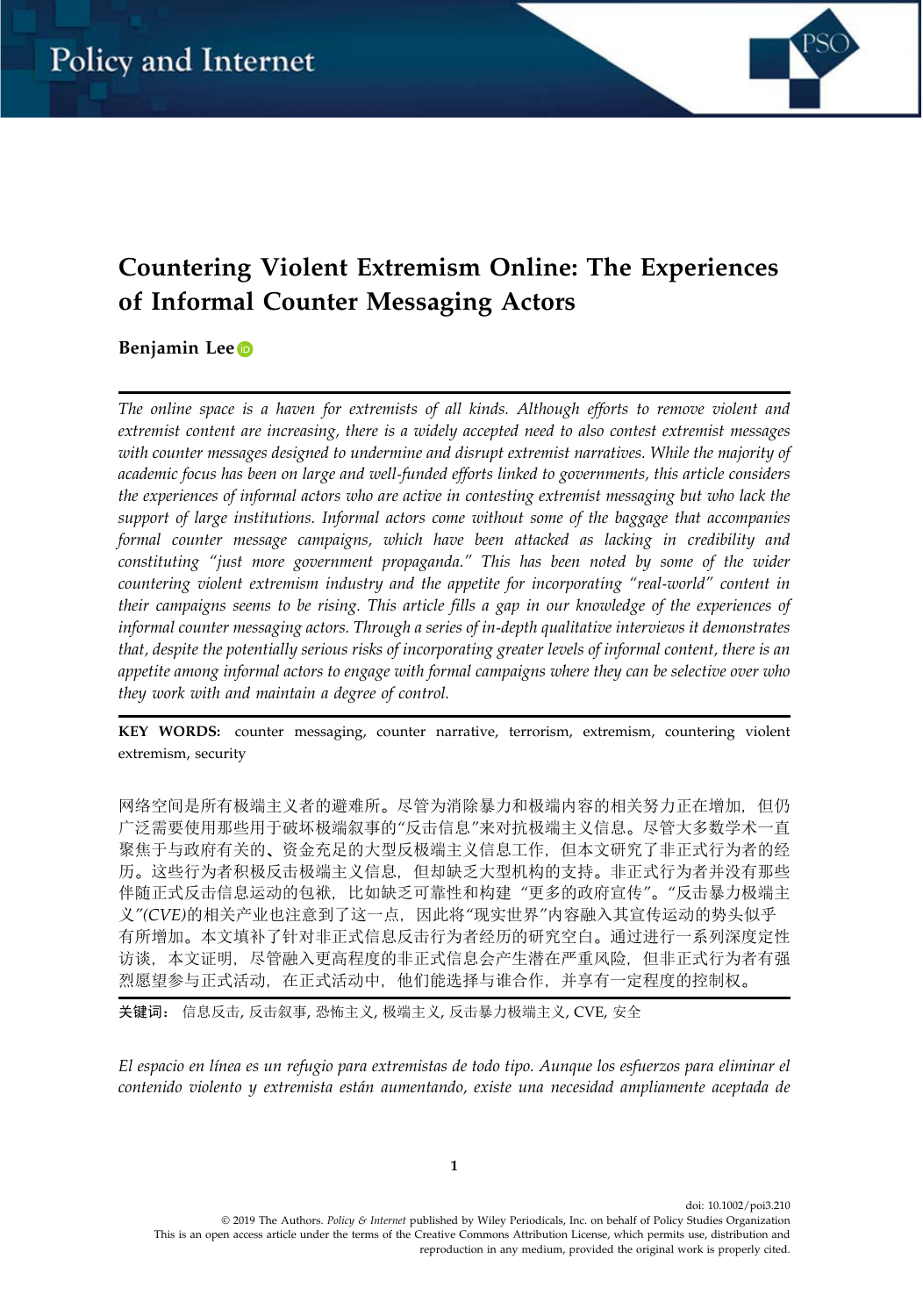impugnar los mensajes extremistas con mensajes en contra diseñados para socavar e interrumpir las narraciones extremistas. Si bien la mayor parte del enfoque académico se ha centrado en esfuerzos grandes y bien financiados vinculados a los gobiernos, este artículo considera las experiencias de los actores informales que participan activamente en la lucha contra los mensajes extremistas pero que carecen del apoyo de grandes instituciones. Los actores informales vienen sin parte de la carga que acompaña a las campañas formales de contra mensajes, que han sido atacadas por carecer de credibilidad y constituyen "solo más propaganda gubernamental". Esto ha sido señalado por parte de la industria CVE y el apetito por incorporar "acciones reales" parece estar aumentando. Este artículo llena un vacío en nuestro conocimiento de las experiencias de los actores informales de contra mensajes. A través de una serie de entrevistas cualitativas en profundidad, demuestra que, a pesar de los riesgos potencialmente graves de incorporar mayores niveles de contenido informal, existe un interés entre los actores informales para participar en campañas formales en las que pueden ser selectivos con respecto a quiénes trabajan y mantienen un grado de control.

PALABRAS CLAVE: contra mensajes, contra narrativa, terrorismo, extremismo, contrarrestar el extremismo violento, CVE, seguridad

# Introduction

While academic and policy uncertainty around terrorism and extremism has raged, there has been recognition that responses to terrorist violence cannot be limited to policing and security alone. This has given rise to a wide range of charities, governments, activists, and think‐tanks aiming to get involved in the field that has become known as countering violent extremism, or more usually: CVE. Within this broad-ranging policy area, counter messages are attempts to negate the ideological draw of terrorism and extremism. None of these activities are simple, and there has been a great deal of criticism of CVE broadly, and counter messaging specifically. Chief among the concerns has been the ability of counter messaging providers to deliver convincing and authoritative counter messages. Put simply, why would audiences listen to a word the counter messaging "industry" has to say?

Counter messaging providers are aware of the difficulties they face, and so the idea of importing non‐professional "real world" counter messaging content into campaigns has taken hold with some. Produced by amateurs with no (or at least different) axes to grind, informally produced content has the potential to be more authentic and, it is often assumed, persuasive. This is largely down to the perceived greater credibility and authenticity of informal actors compared to those embedded in larger organisations with ties to the state (Lee, 2019). But little is known about informal counter messaging activists and their motivations, their experiences, and crucially their attitudes to professional counter‐messaging provision. Using a limited sample of informal actors<sup>1</sup> drawn mainly from the United Kingdom, this article seeks to gain some insight into the motivations and methods of those who seek to produce counter messages without the support of larger organizations. It also aims to evaluate as far as possible the potential for collaboration between professional and informal actors.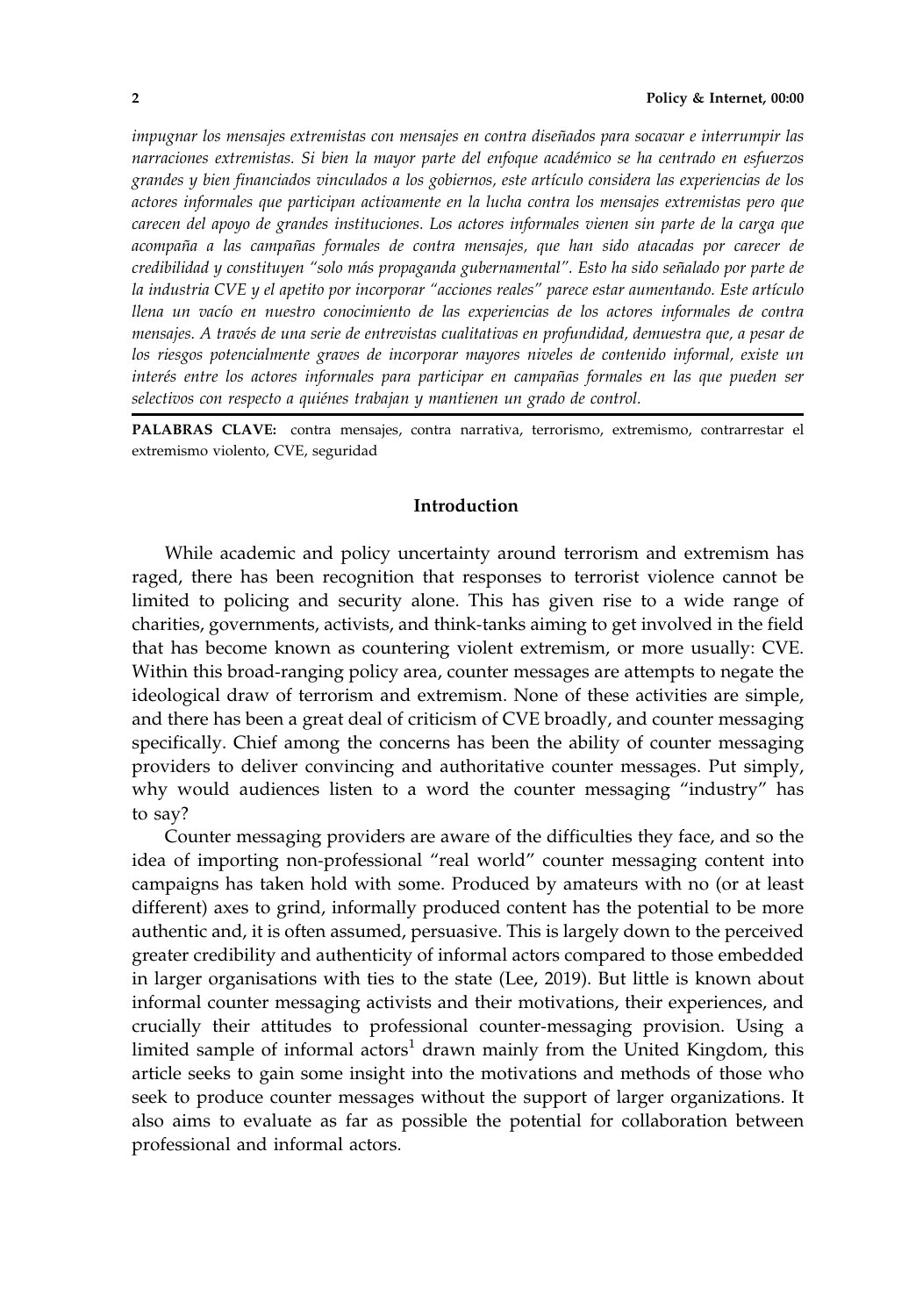#### Lee: Countering Violent Extremism Online 3 3

What follows is a brief discussion of the concept of counter messaging, and a summary of the main criticisms of counter messaging approaches to counter terrorism, focusing on the question of message credibility. This debate is then expanded to encompass recent statements from counter messaging providers that suggest they intend to make greater use of informally produced counter messaging content in future campaigns. The virtues of this approach are discussed followed by an outline of the main research questions considered in this analysis.

# Counter Messaging and Counter Messengers

Counter messages aim to disrupt the communicative activities of terrorist and extremist political and religious groups, either by undermining extremist messengers or messages, or by convincing audiences with alternative ideological messages. There has been no universal agreement on the balance between counter and alternative messages, the focus on specific messages or broader narratives, or the exact audiences targeted (Ferguson, 2016; Glazzard, 2017; Lee, 2019).

A key dimension of variation has been between strategies that seek to tear down extreme ideological positions and those that seek to instill their own. Briggs and Feve (2013), in a report authored by the think‐tank Institute for Strategic Dialogue (ISD), have differentiated between alternative narratives that seek to tell positive stories, and counter‐narratives that attempt to challenge and discredit existing extremist narratives. Writing on online radicalization in 2013, Peter Neumann argued that measures should be taken to "reduce the demand" for violent extremist messaging, including "by discrediting, countering, and confronting extremist narratives or by educating young people to question the messages they see online" (Neumann, 2013, p. 433). Into this space has also seeped the use of humor and ridicule to undermine the credibility of extremist messages, a longrunning strategy in evidence since the U.S. War of Independence, and used notably in the Second World War (Goodall et al., 2012, p. 72). In contrast, other accounts have linked counter narratives more explicitly to a "battle of ideas" and propaganda (Payne, 2009), suggesting that the end of jihadist ideology is likely to bring about the end of jihadist terrorism (Sedgwick, 2012, p. 359).

There is further variation still between analyses that concentrate on messages, and those that concentrate on the concept of narrative. For example, Braddock and Horgan (2016, p. 383–384) stress the importance of narrative over simple messages; they argue that narratives are more persuasive, as they superficially set out to inform and entertain rather than persuade, thereby negotiating the traditional barriers to persuasion. Subsequent work by Braddock and Morrison (2018) has further developed their analysis around the cues and heuristics of online communication and how they can affect perceptions of trustworthiness. Glazzard (2017) argues against devoting resources to counter narratives, in part because they are based on what he considers weak theoretical foundations. The term narrative, Glazzard (2017, p. 8) argues, is used interchangeably with ideology, while insufficient attention has been paid to the term's literary origins. Whether the distinction between narrative, ideology, and message is fully realized within CVE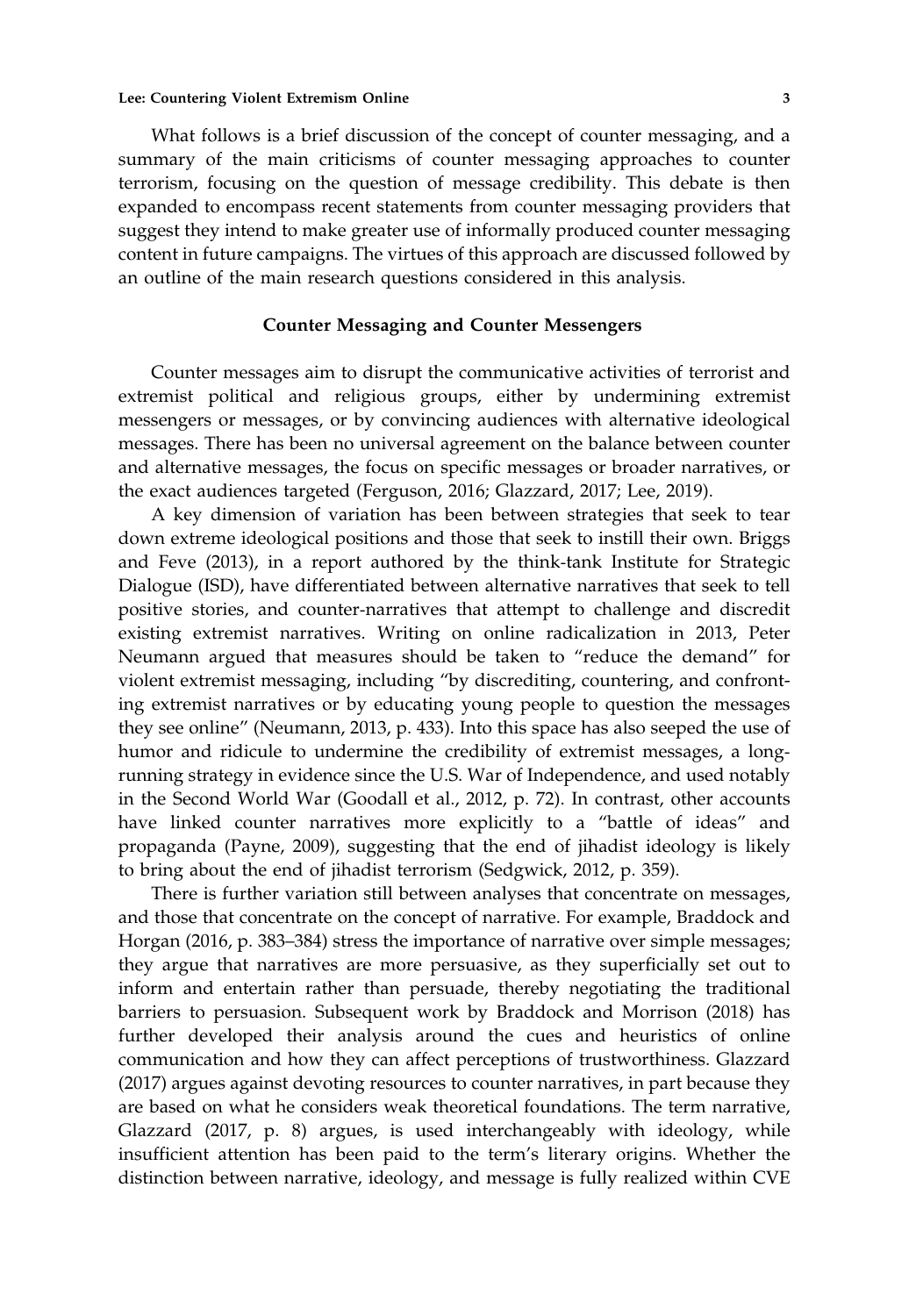policy and counter messaging is highly debatable. For the sake of inclusivity, this article focuses solely on counter messaging, defined as aiming to contradict specific claims, rather than the more specific concept of narrative.

A final point of variation has been on the basis of audiences. In much of the counter messaging literature it is unclear who is being targeted by attempts to discredit extremist messages, or to lure away its adherents. CVE policy more broadly can be defined as falling into one of three categories depending on the target (CREST, 2018). Primary CVE (sometimes referred to as Preventing Violent Extremism or PVE) aims to target broad audiences before radicalization takes place. Secondary CVE focuses in on those considered to be at risk—in medical language, showing symptoms of extremism. Tertiary CVE engages with those already involved in extremism or violent extremism (depending on the policy), for example, working through exit‐style programs (Harris‐Hogan et al., 2016).

Counter messaging can also be viewed in these terms depending on the audience targeted. Many attempts at counter messaging appear to be generalized, producing content with seemingly little attempt to direct it to specific audiences. These include some of the well-known officially-backed counter messaging campaigns including Average Mohammed and Abdullah X, both of which appear as online portals to counter messaging content. More direct interventions are closer to secondary or tertiary CVE, seeking to engage in conversations with those already involved or on the periphery. Braddock and Horgan (2016, p. 387), for example, advocate targeting "those at risk of radicalization." Programs that take this approach seek to identify and target social media users that demonstrate some sort of risk factors, and to contact them directly (Frenett & Dow, 2015).

Criticisms of counter messaging have included questioning its strategic effectiveness, as well as wider concerns about the credibility of counter messaging strategies. A 2016 review of media and communication strategies within CVE policy noted the largely unknown role of narrative and propaganda in explaining involvement in violent extremism, and therefore the unknown consequences of counter narrative (Ferguson, 2016, p. 9–15). Other accounts have also noted the weak evidence base for the role of counter narratives in dissuading participation in violent extremism and questioned the basis for government and civil society enthusiasm for the approach (Glazzard, 2017, p. 5). Some have also suggested that, at its worst, counter messaging can even be counter‐productive (Bartlett & Krasodomski-Jones, 2015, p. 5). While the empirical basis for counter messaging is undeniably shaky, much of this critique rests on varying interpretations of what counter messages are designed to achieve. While the dissuasion of audiences already on the periphery or involved in violent extremist milieus is unlikely, little focus has been given by critics to audiences that are not yet connected with violent extremism. Even if it fails to tempt adherents away from violent extremist ideologies, counter messaging is likely to maintain societal rejection of violent extremist narratives.

Beyond these concerns is the question of credibility. This critique is partially normative, with much of the criticism centered on the idea that CVE policy and counter messaging are overreactions, and that they represent propagandistic state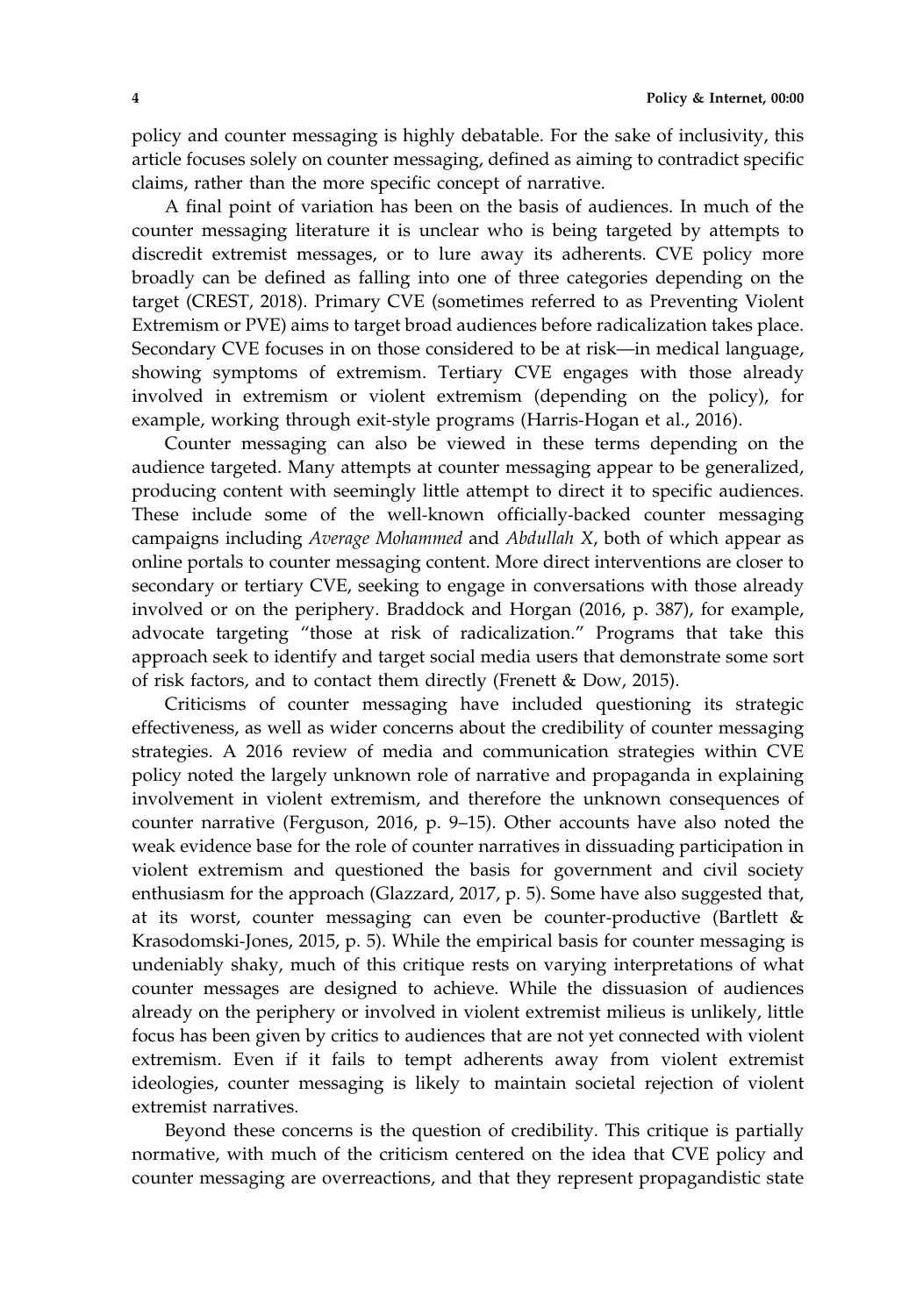attempts to stifle debate and unpalatable political beliefs (Aistrope, 2016, p. 17). Criticism has been heightened where states have acted covertly. In the United Kingdom, a Home Office backed campaign, Help for Syria, provoked a backlash when it distributed leaflets without acknowledging its government support (Cobain et al., 2016). As well as the idea that governments shouldn't be involved in counter messaging, questions of credibility also raise the idea that governments and the organizations they support are hopelessly compromised in the eyes of target audiences, and therefore incapable of delivering effective counter messages (Braddock & Horgan, 2016; p. 386; Schmid, 2014, p. 14). In part, this stems from widely perceived gaps between government policy and narratives (Aistrope, 2016). Briggs and Feve (2013, p. 16) have argued that a government "credibility gap" means that governments should limit themselves to enabling other civil society actors to engage in counter messaging work. Much of the literature, and most of the criticism, has focused on government and government‐backed counter messaging campaigns. However, even where campaigns are not delivered by government agencies, they are often carried out by organizations that receive support from governments:

While governments have attempted to include civil society and the private sector in efforts, there is still a fear that governments are the ultimate drivers of these programs. That fear can then lead to mistrust amongst the intended recipients of CVE campaigns, not least of which because at the same time, governments are also looking to collect useful information to lay charges and make arrests. (Tierney, 2017, p. 70)

# Informal Counter Messaging—Why Does Everything Have to be a Campaign?

To summarize so far, attempts to counter extremist messages and narratives initiated by states have been critiqued on the grounds of lack of effectiveness, in part stemming from the unsuitability of state and supported actors to drive counter messaging campaigns. The argument for unsuitability originates from a normative belief that states should not engage in propagandistic ideological contests, and that the behavior of many states has hopelessly compromised them in the eyes of many target audiences. This lack of credibility can also be assumed to apply to statebacked civil society organizations.

However, these criticisms, and accounts of counter messaging more generally, do not address the spontaneous and informal production of counter messages inherent in societies. Extreme messages are, by definition, at odds with mainstream views. While governments have been seeking to produce and stimulate campaigns that delegitimize extremist messengers, the general public are already engaging in these behaviors informally without any impetus from either states or civil society organizations. Much of this counter messaging is likely to occur in opaque settings, potentially at the interpersonal level, for example in conversations with friends, or around the kitchen table with family. There is emerging research highlighting the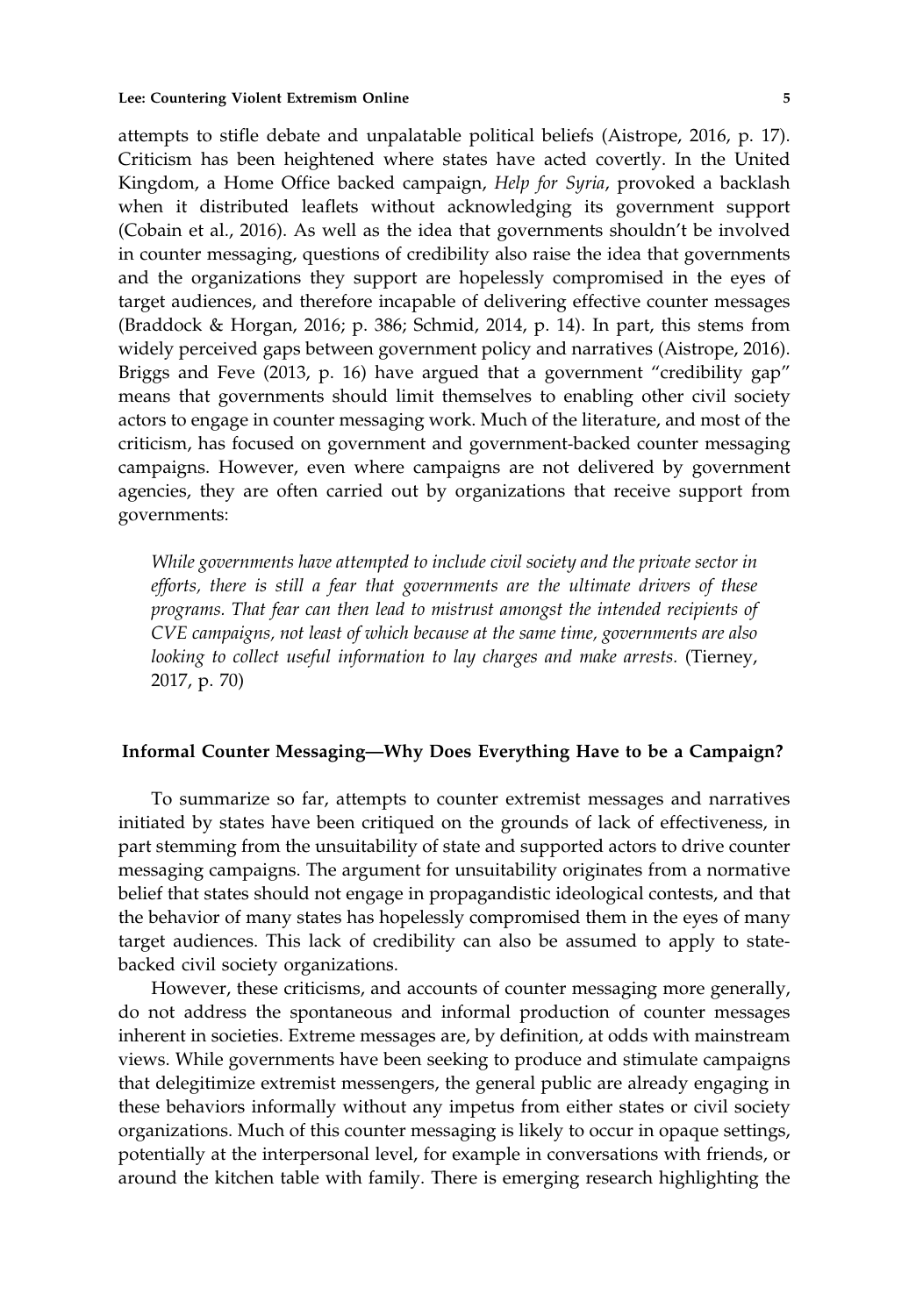contributions of friends and family in preventing violent extremism (True & Eddyono, 2018).

More easily accessible are the many examples of individuals using digital media to publicly critique and in many cases ridicule extremist messages, often with greater apparent success than formally organized campaigns. Prominent examples include the widespread ridicule of the English Defence League (EDL), an extremist counter-jihadist street group, following the production of a YouTube video featuring music with lyrics taken from a drunken interview with an EDL supporter. The resulting Muslamic Ray Guns meme, mocking the incoherent interviewee and playing up to the stereotype of EDL supporters as uneducated, has inspired multiple other parodies and is available to be purchased as a tee-shirt.<sup>2</sup> A further example was the commercially produced film 4 Lions. Directed and cowritten by satirist Christopher Morris, the film depicted an inept band of Yorkshirebased would‐be jihadists in a plot that draws heavily on the attacks on the London transport network in 2005. Less prominent examples of informal counter messaging include the emergence of parody accounts on social media such as the sub‐reddit Behold the Master Race,<sup>3</sup> and the Twitter account @mock\_the\_right.<sup>4</sup> Each of these examples easily fits into the realm of primary CVE and in effect seeks to maintain the social prohibition on extreme ideas and behaviors.

The extent to which the informal and formal production of counter messages can align remains an open question. There has been appetite from formal counter messaging organizations to tap into informally produced content available online. In 2016, the think‐tank ISD recommended that "natural world" content could be used in campaigns (Silverman et al., 2016). The "Re-direct method," an online blueprint for "bypassing extremism" that lists Google's incubator Jigsaw as a supporter, advises against the creation of original content in service of new counter messaging campaigns:

Campaigns to confront online extremism don't necessitate new content creation. The best part of the research beyond identifying ISIS's recruiting narratives and the content categories most likely to debunk them was that it surfaced hundreds of online videos in English and Arabic that were already uploaded to YouTube, and that would not be be [sic] rejected outright by our target audience.<sup>5</sup>

Another innovation has come in the form of The Disruptors. Encouraging visitors to "Hack the narrative," The Disruptors is a collaboration between three organizations (RLLeaders, America Abroad Media, and Affinis Labs). Most recently The Disruptors ran a competition in which the public were encouraged to submit "original memes to counter violent hate" with the promise of cash prizes for those memes that are shared most successfully.<sup>6</sup>

There is also a strong theoretical argument that predicts closer working between citizens and security providers. Benoît Dupont has attempted to conceptualize security as emerging from complex networks rather than through the division of state and market forces. Using capital as a metaphor, he argued that each actor within a security network was able to mobilize their own resources to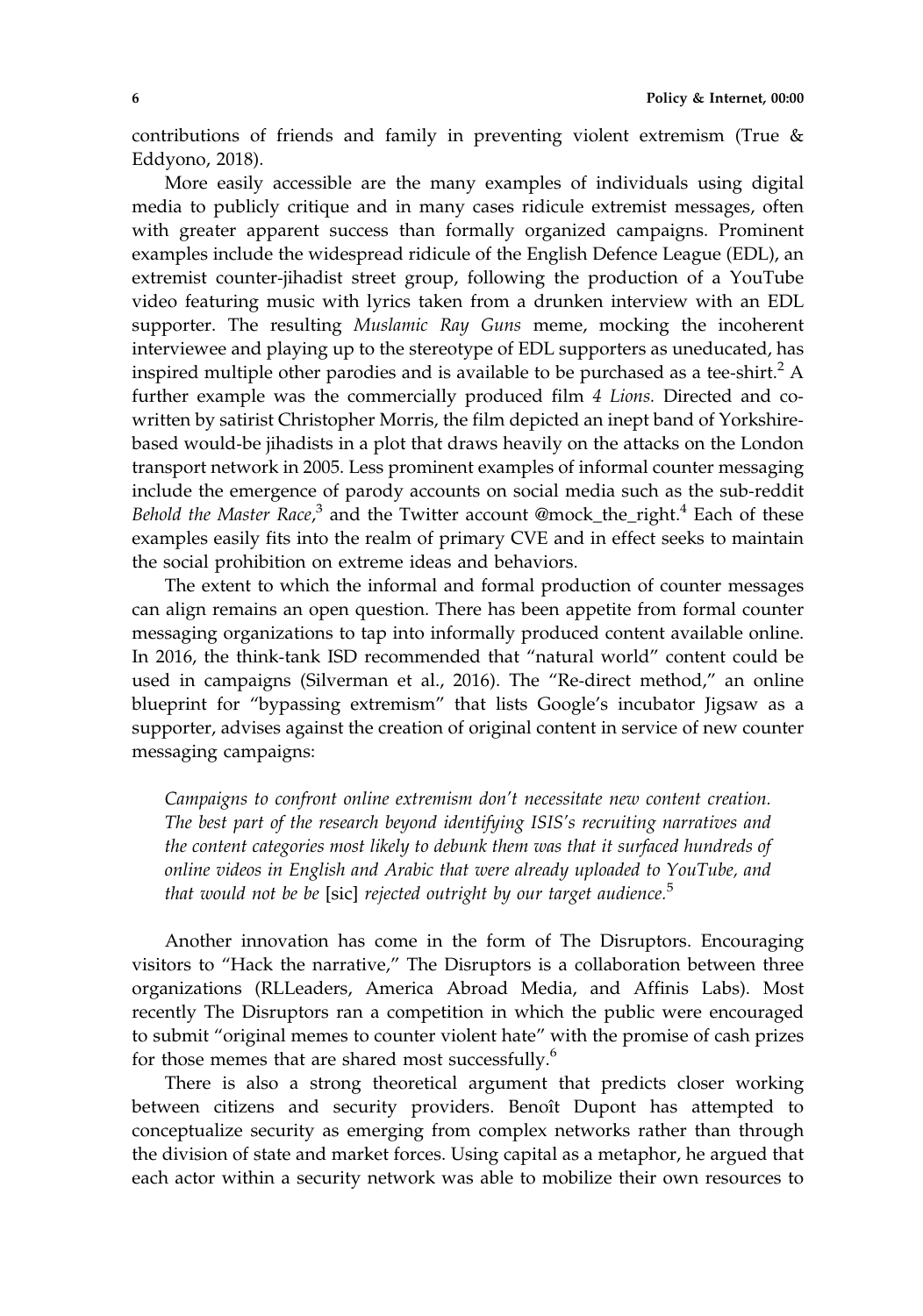solve a security problem (Dupont, 2004). This idea was taken further in the context of digital security, with "uppity civilians" able to insert themselves into security networks by virtue of their skills and resources (Huey et al., 2013). Perhaps the most striking example of this was the crowd‐sourced investigation into the Boston Marathon Bombing. Despite the failure of the crowd‐sourced investigation to identify the perpetrator, in the words of one researcher: the "genie is out of the bottle" (Nhan et al., 2017, p. 2). Increasingly, it seems, private citizens with capital, measured by skill, insight, or some other resource lacking in official agencies, are looking to contribute to solving security problems. As the initiatives by ISD and the Disruptors indicate, it makes sense in the digital environment for larger, more formal organizations that are seeking to generate counter messaging content, to go to informal actors. This both allows them to circumnavigate the credibility issues attached to "official" content, and to borrow some of the insight and cultural capital available to informal actors enmeshed in digital cultures.

A previous theoretical analysis (Lee, 2019) has identified the potential risks stemming from cooperation between formal and informal counter messaging actors from the perspective of CVE; among them:

- Contrasting motivations for content production between formal and informal actors.
- Unknown attitudes toward collaboration with larger organizations among informal actors.
- Diverse approaches to content creation, including the use of humor, offence, and the ridicule of individuals and specific organizations that would be unpalatable for larger organizations.
- Informal messengers may be exposed to greater personal risk (online and offline) than those working for formal organizations. Closer working may see larger organizations effectively exploiting the willingness of informal actors to take risks with their online and offline safety.

Overall, it was suggested that, despite the arguments for greater collaboration between formal and informal actors, little was known about informal actors and their motivations. This research is a first step in getting to grips with informal counter messaging, by examining the experiences of informal counter messaging actors who are active online. Understanding their motivations, experiences, and attitudes to formal counter messaging providers is a crucial component in assessing the viability of closer working between formal and informal counter messaging content providers.

# Data and methods

Where this article seeks to contribute is in making an initial attempt to understand the experiences and motivations of informal counter messaging actors. This is a first step to understanding what kind of messages are being disseminated, to what end, what the reactions have been, and what the potential for future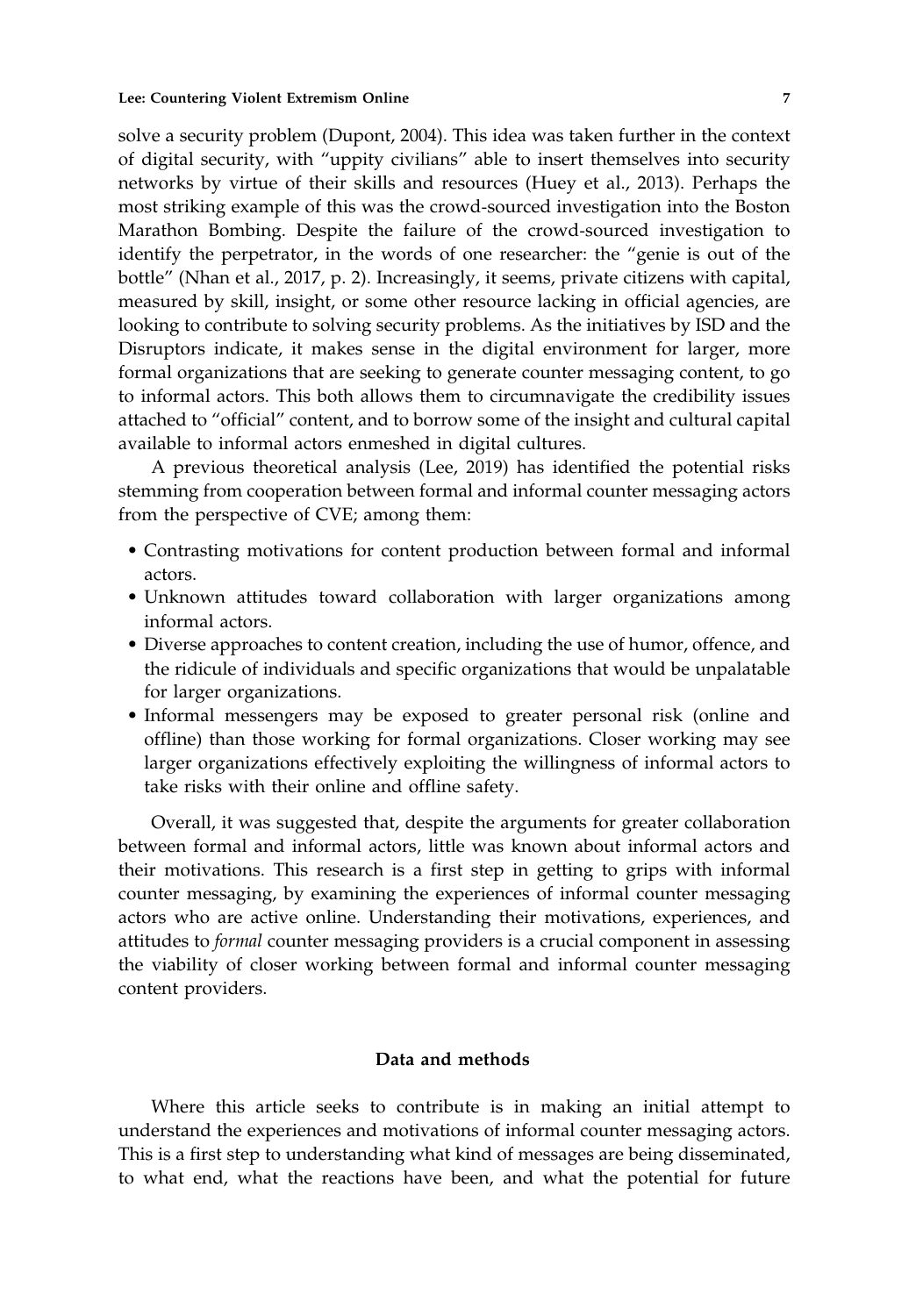| Participant    | Description                                                                                                                                                                                                                                                   |
|----------------|---------------------------------------------------------------------------------------------------------------------------------------------------------------------------------------------------------------------------------------------------------------|
| 1              | A male producing videos disseminated on YouTube, Facebook, and Twitter to a small<br>audience. Videos often include elaborate parodies of Islamist extremist figures as well as<br>members of the far-right and other, non-extremist figures.                 |
| $\overline{2}$ | A male who has previously run a large Facebook account parodying a U.K. far-right<br>group.                                                                                                                                                                   |
| 3              | A male with a film school background producing audio and video content disseminated<br>over social media and the web to a small audience. Content is broad-ranging but a small<br>number of videos have been highly critical of a U.K.-based far-right group. |
| 4              | A male with a background in wider countering violent extremism (CVE) work running<br>a mid-sized Facebook group designed to speak out against Daesh/Islamic State.                                                                                            |
| 5              | A male who runs a Twitter account that aims to disseminate statements made by<br>members of a U.K.-based far-right group in an attempt to discredit them.                                                                                                     |
| 6              | A male living in Israel who produces videos focused on public opinion.                                                                                                                                                                                        |
| 7              | A female running a Facebook page opposing far-right extremism with a focus in her<br>local area.                                                                                                                                                              |
| 8              | A female jointly running a large anti-extremism group with others with a Twitter<br>account as well as other forms of social media activism, opposing far-right extremism<br>with a national focus.                                                           |
| 9              | A female running a modest anti-extremism group mainly through a Facebook page as<br>well as other forms of social media activism, opposing far-right extremism with a<br>national focus.                                                                      |

Table 1. Participants and Descriptions

collaborations between informal and formal sectors might be. This article addresses four related research questions:

- 1) What motivates informal counter‐messaging content actors to produce their content?
- 2) How are informal counter messaging actors attempting to intervene and what strategies do they see themselves as pursuing?
- 3) What have been their experiences of producing content, including any potential hostility and risks?
- 4) How do they feel about potential closer working with formal counter messaging campaigns?

This article draws on nine interviews with informal counter messaging activists (Table 1). Some level of abstraction has been necessary to preserve confidentiality.

All interviews were carried out between December 2016 and December 2017. Sampling was purposeful and potential participants were approached on the basis of counter messaging content that the researcher was able to identify. As the subject of study was counter messaging defined broadly, participants were not selected on the basis of their focus on countering specific forms of extremism. The sample is split between those opposing the far-right and those opposing Islamist extremism. The researcher did not focus specifically on content that he believed to be suitable for use in larger scale counter messaging campaigns. Several of those approached declined to take part in the research project. Reasons cited included skepticism over the research project as well as the length of time that had passed following the production of content. In other cases, there was no response to contact attempts. It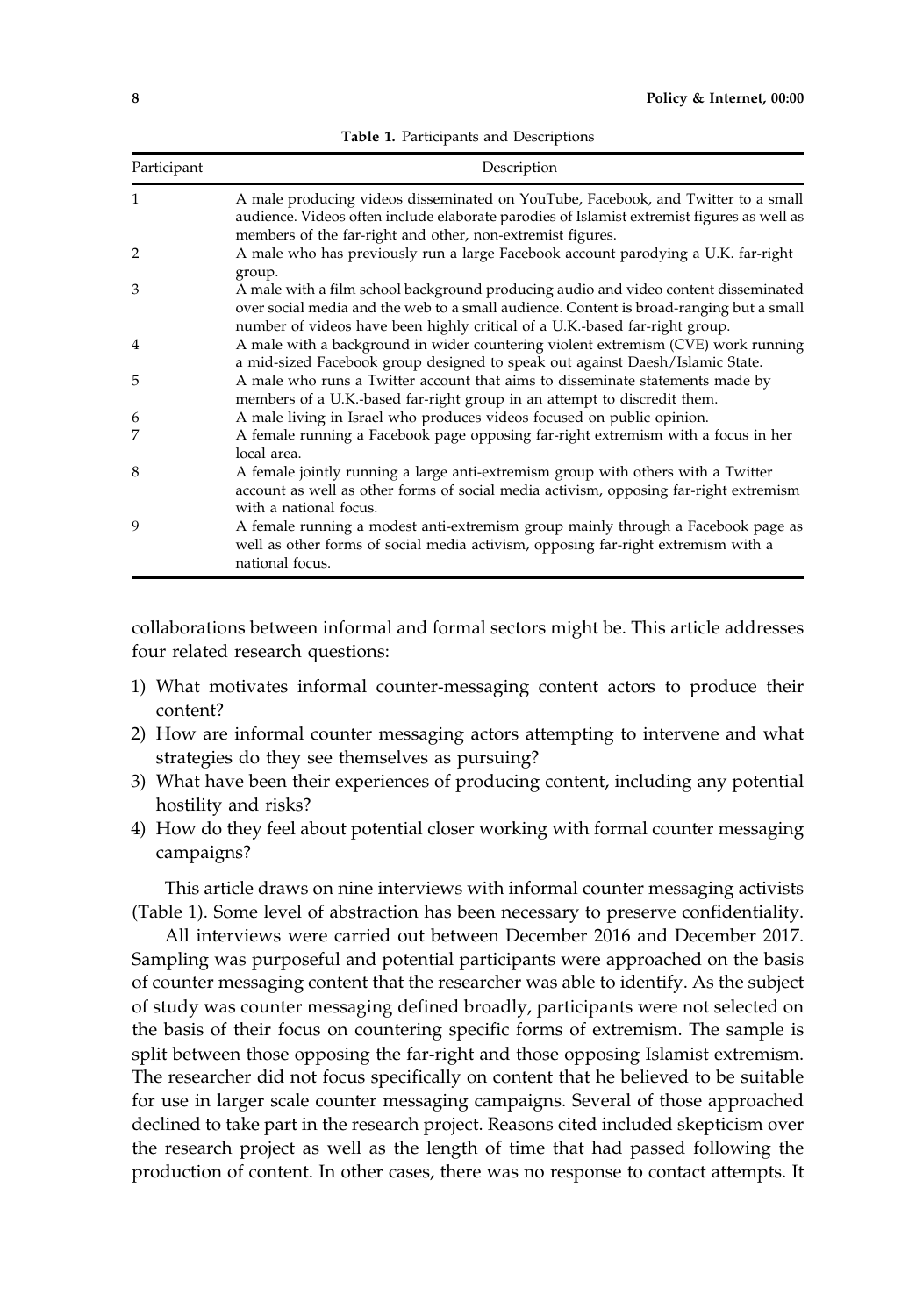was unclear if non-response represented active rejection of participation or if messages were not received.

Interviews were conducted in‐person using a semi‐structured format with the exceptions of participants 6 and 9, where interviews were conducted over Skype and email, respectively. To protect participant confidentiality interviews were transcribed solely by the researcher and the completed transcripts were de‐ identified. The need to preserve participant confidentiality, combined with the public availability of the content produced by participants means that explicit references to content produced by participants were removed to prevent identification. The total amount of transcribed material amounted to slightly under 75,000 words. Analysis was thematic and in large part deductive. The framework for analysis was based on categories derived from the research questions which, in turn, were based on substantial theoretical work on the relevance of informal counter messaging to larger, more organized efforts (see discussion above, and Lee, 2019). However, semi‐structured interviews also allowed for interesting findings to emerge deductively, and for the frame work to be partially adapted in response to the data.

There were limitations to this method. The use of non-systematic sampling raises the issue of selection bias. This is to some extent an inevitable issue but caution should be exercised in any attempt to draw widely generalizable conclusions from this data. The sample is likely exceptional in many respects. First, the researcher's background is as a U.K.‐resident, native English‐speaker with a research interest in the extreme right. This makes English‐language content addressing the extreme right easier to access and comprehend for the researcher. Although attempts were made to include counter messages addressed towards religious extremists, notably Islamist extremism, the bulk of the participants (six of nine) were engaged in producing content against the extreme right. One participant was engaged exclusively in targeting violent Islamism, and the final two participants were targeting both the extreme right and Islamist extremism to some degree. A further limitation is the focus on publicly available social media. A major contention of this research is that counter messaging occurs at multiple levels including through interpersonal communication. Social media represents an easily available but narrow slice of possible routes for counter messaging to reach relevant audiences.

The researcher was open about his research and the funding organizations supporting it (the Centre for Research and Evidence on Security Threats, CREST, is funded in part by the U.K. security and intelligence agencies). This may have contributed to non‐response by some potential participants, in particular those who were critical of the U.K. government. As a result, the sample may underrepresent some of the more ideologically driven actors, although some of the interviewees were skeptical of U.K. policy.

Finally, the overall sample size is small. Increasing the sample size would be dependent on greater resources. Likewise, further expertise, for example, in religious extremism, or other languages, would also allow for greater diversity in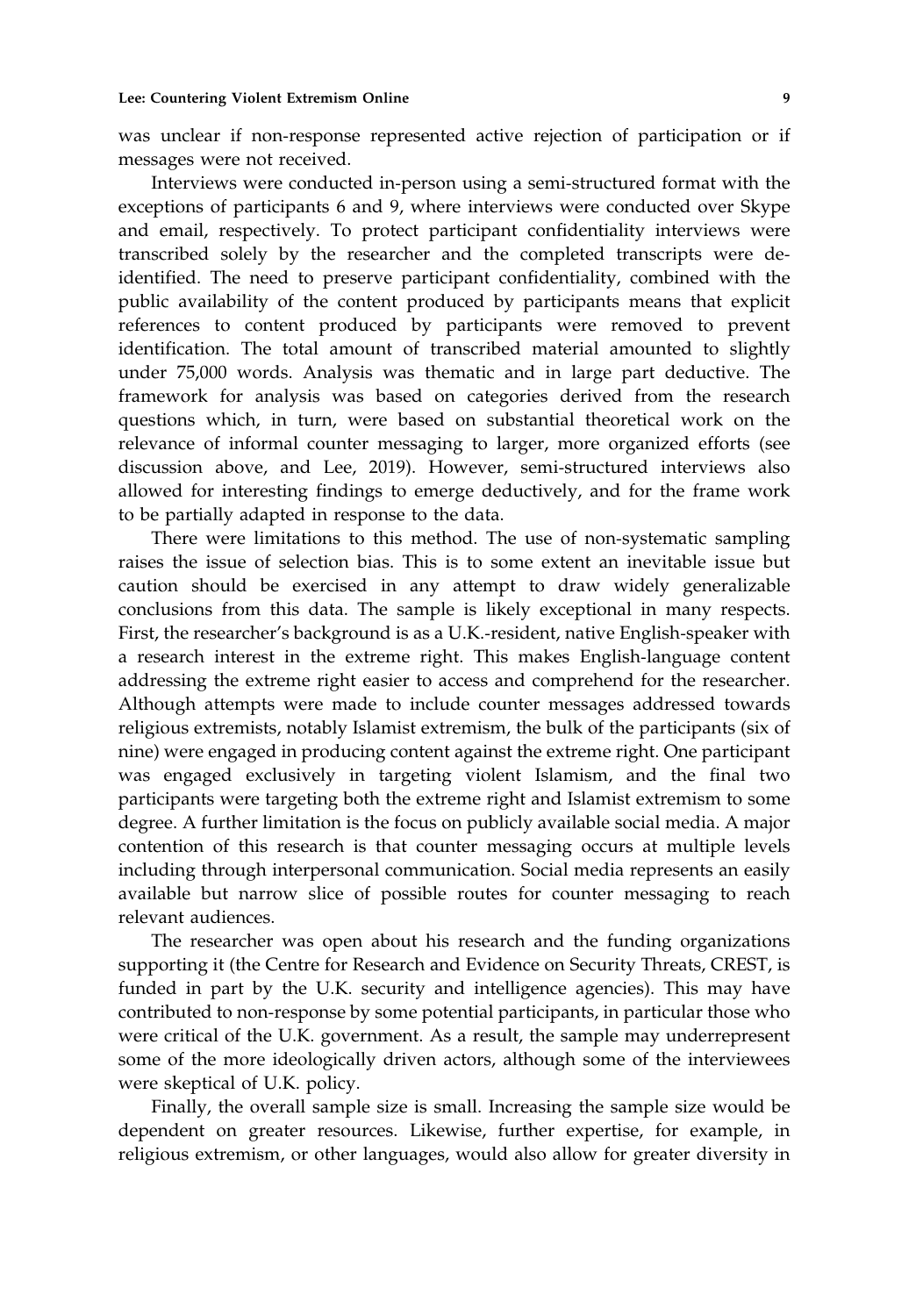the sample. Currently, the data available cannot by any stretch of the imagination be considered the final word on this subject. Although the choice of methods is appropriate and the resulting data rich and insightful, sampling issues mean that this article represents only a narrow set of perspectives. Further research will be needed to develop the conclusions offered here.

# The Experiences of Informal Counter Messaging Actors

## **Motivation**

On the basis of the available material, very few of the participants described their behavior as being ideologically driven or linked to explicit political activism. For the most part, the participants were not seeking to promote their own cause, only to question the extreme narratives they were targeting. In some instances, behaviors were consciously decoupled from any political agenda:

Just because. It was fucking funny. I had the time and resources to do it and I could, so I did. (Participant 2)

Some participants rooted their activity more explicitly in the realm of politics, with several participants opposing the far-right concerned about wider societal trends stemming from political and economic malaise:

It's always after a downturn, after recessions and stuff, the people rise up and people get divided. (Participant 3)

I've studied a lot of the rise of national socialism in Germany, I think you can draw a lot of parallels. From what I can see is it gains popularity through times of economic hardship. (Participant 5)

Motivations for activity were frequently more readily described in the form of personal anecdotes. As well as the historical context, participant 5 described their experience of interacting with a far-right group online:

I commented. I used my own personal account and said this was wrong, this is why. And they banned me. My Facebook account, I can't comment on [far-right page]. That really pissed me off. (Participant 5)

Participant 6 also attributes the decision to begin producing counter messages to an experience online and a desire to demonstrate the diversity of opinion on a topic, rather than to advance a specific position:

At a certain point I was bored, and somebody was making a lot of claims about Israel and Israelis, and it kind of annoyed me. You can claim a lot of things, but at least have some evidence. (Participant 6)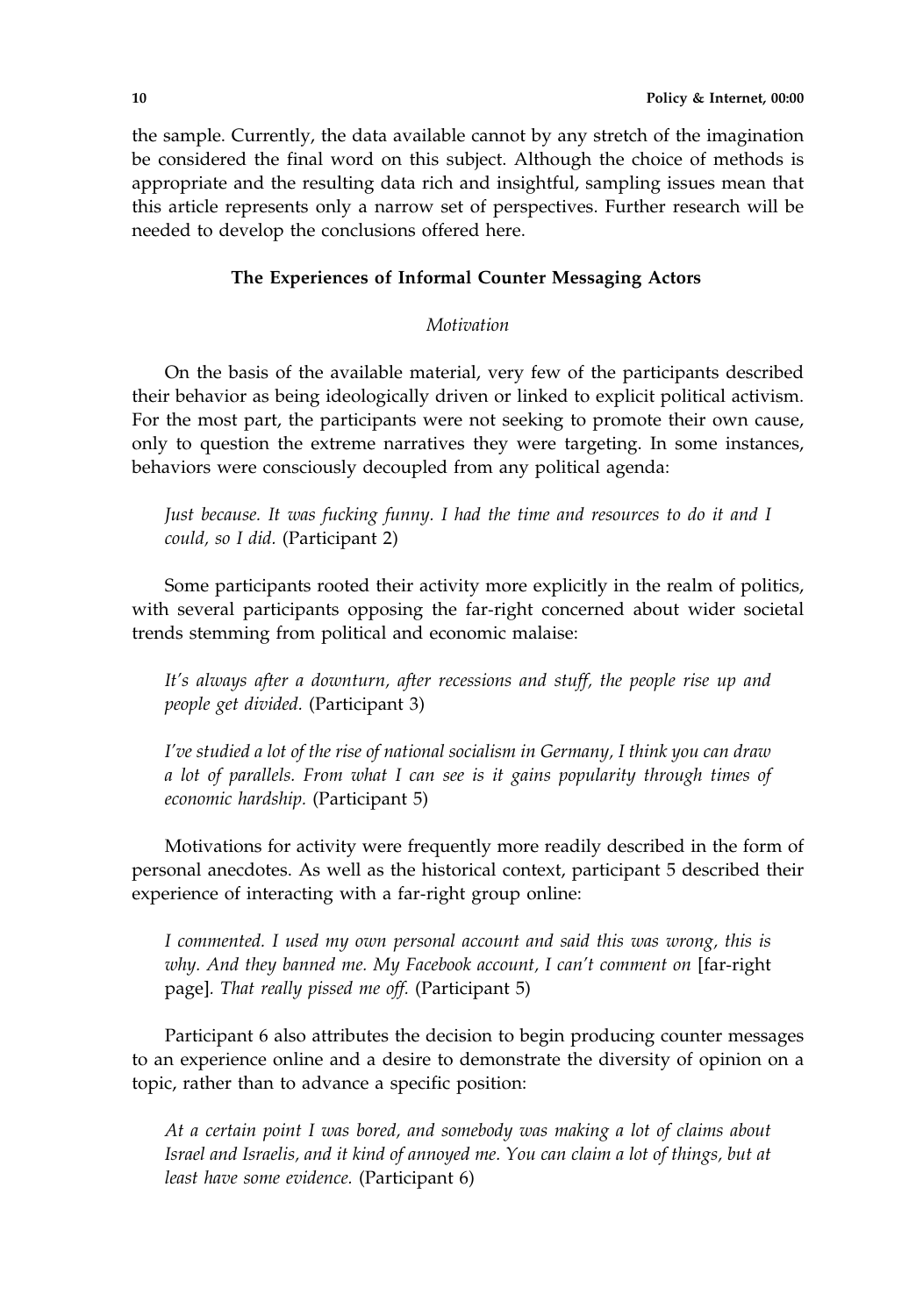#### Lee: Countering Violent Extremism Online 11 and 200 minutes of the 11 and 200 minutes of the 11 and 200 minutes of the 11 and 200 minutes of the 11 and 200 minutes of the 11 and 200 minutes of the 12 and 200 minutes of the

Participant 4 listed a mix of concerns, from the general, to a specific campaign issue. Generally, participant 4 was seeking to amplify Muslim condemnation of violent Islamist extremism:

Why are X number of Muslims actually speaking out against terrorism, and why is it not being picked up by the wider masses? (Participant 4)

but also with a narrow goal within that broader aim to lobby against the use of the term Islamic State:

…one of our earlier aims was to ask, or to lobby, politicians and the BBC to stop using the term Islamic State and start using the term Daesh. (Participant 4)

Participant 8 linked her activism to her online opposition to an individual far‐ right Twitter account she saw as building a following. From there she describes how these activities coalesced into a more concrete counter messaging organization:

There was no cohesive structure to it. It was literally people on Twitter getting together and organizing reporting sessions against these people, arguing with people online to try and get people to see their message, and to try and put people off joining the organization.(Participant 8)

Participant 9 describes her experiences of watching the success of far-right click bait with notionally left-wing friends, with a sense of personal affront originating from the perceived deceptive practices of the far-right:

So...my left-wing friends, I felt, were being tricked into sharing (promoting) [far‐right group] and being tricked into donating funds to the [organization], as were millions of others. I was absolutely outraged. Sure, if you want to donate to them and promote them, fine, but do it because that's what you're choosing to do, not because you've been hoodwinked into it. (Participant 9)

Participant 1 stands out as different from the other cases. Participant 1 saw his content as rooted in disaffection with the wider state of affairs within the Muslim community. Opposition to extremism was only a single component of a wider reformist agenda for him. He describes a frustrating upbringing in a religious school as a catalyst for the production of content:

It almost felt like I was the only guy in the room who finds this [religion] funny. (Participant 1)

Participant 1 chose to release content parodying what he saw as Islamist extremist preachers out of a similar disbelief that others took it seriously: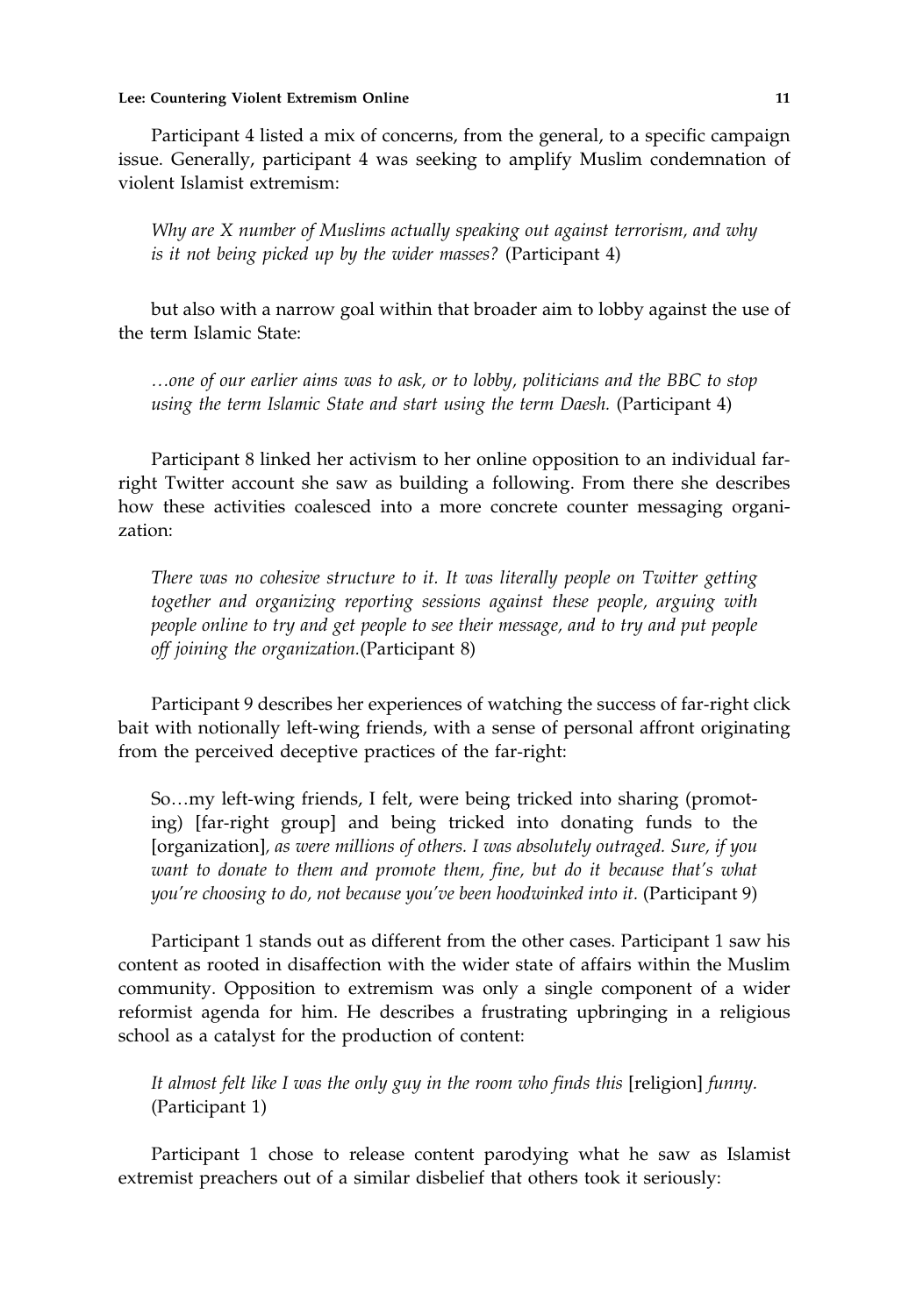That's why I released [video parodying an Islamist preacher] that's got over 1,000,000 views. That's because a lot of people actually think the guy's a bit of a clown, he's a bit of a fraud. But if you were to ask most people on the streets, they probably wouldn't say, but secretly they probably think he's a bit of a buffoon. (Participant 1)

Opposing extremist messages is, to some extent, inherently political. However, there was little indication in the sample that counter messaging content was a component in a wider ideological program. Instead, informal actors were often motivated out of a sense of personal grievance, linking their activism to specific incidents rather than wider ideological goals. Some linked their opposition to wider trends, others to nothing at all. The overall non‐politicization of participants is further supported by their rejecting in many cases more traditional forms of opposition such as physical protest, as discussed below.

# Strategies

As already noted, accounts of counter messaging vary in their conceptualization of counter messages, and this variation includes target audiences. Participants suggested a range of audiences for their work, including those supportive of extremist viewpoints and those already opposed. Many of those interviewed readily accepted that the messages they were producing would be of little value, or in some cases actually counter‐productive, for those already accepting of extremist narratives:

I knew I was never going to make a difference to the people of the [far-right group], I think they're that far down the road. People like me, I don't think I can make a massive difference to them. (Participant 7)

Do I think I worked as a recruiting sergeant? Probably yeah. I think the people, the more articulate right-wingers I upset because they thought I was undermining the security of the nation. I think I probably made them more fervent in their beliefs. I probably reaffirmed people from a very liberal perspective: 'anti-far-right, I'm really cool.' (Participant 2)

In these cases, counter messaging content was often seen as important as a tool for awareness raising in the wider populace rather than as a tool for targeting and dissuading extremists. Participants often described their concerns that others should be made aware of extremist activism and if possible be urged to speak out:

I'm here to expose something I believe is awful and to try and do it in a humorous way that can expose it for what it really is. (Participant 5)

"It was really to get that sort of message that this is what was happening, and ordinary people needed to not pretend that it wasn't. Or even to not know it […]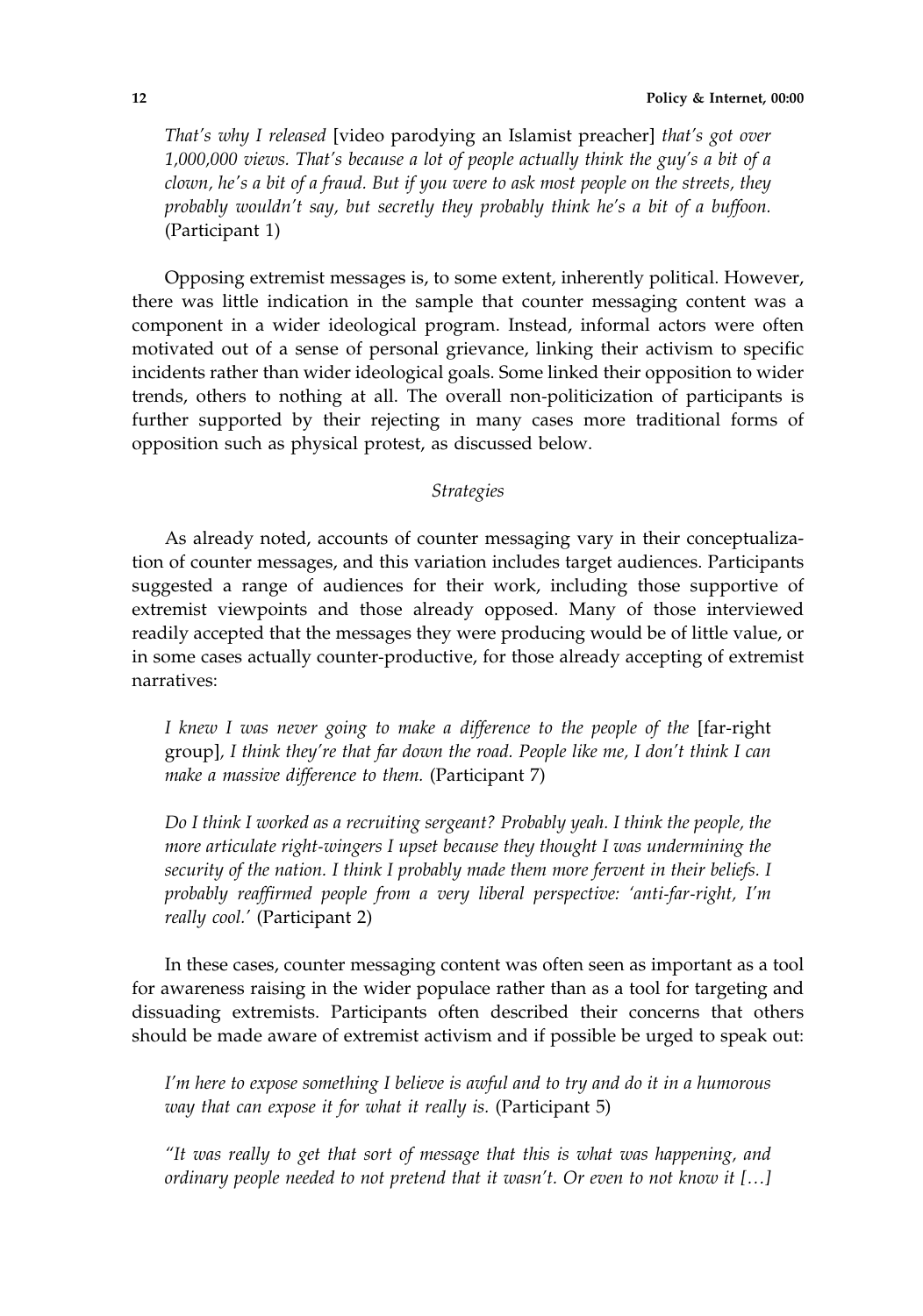was, and ideally not just ignore it but sort of say we don't agree with this, this is not OK." (Participant 7)

As the participants were active on social media, an emergent theme was the use of social media to reach beyond immediate audiences. While some participants acknowledged that their audiences were those who already agreed with them, they believed that viewers would share material more widely, thereby exposing their content to wider audiences:

But social media, the way social media works, is the people who will actually go on into our website and look at our articles are people who share our ideology. But the idea being then if they share it on platforms like Twitter, like Instagram, like Facebook where it will go to an audience where they may be on that marginal line where they don't have any defined ideology when it comes to anti‐hate. (Participant 8)

A second perspective came from those who were more confrontational, with content designed and disseminated in such a way as to directly confront extremist groups. Participant 3 described creating a playlist on YouTube of far‐right videos, and inserting his own anti far‐right video:

I want everyone to see it. I want people to laugh at it. I want people to like share that stuff to see it. And they have watched it because there are six dislikes. And I put it in a playlist amongst their [far-right group] stuff. So you've got fifty videos of all their stuff, and then it's just in the middle. (Participant 3)

In some of these cases counter messaging was tied to other more confrontational tactics:

We started out very undercover. Doing very much the doxing work [publishing] private identifiable information], the activism work. Then we've gone through this branding phase. And now we're becoming well known. (Participant 8)

In this context, counter messaging content was seen as a component in a wider project of inoculating the general population against extremist messages and making it difficult for extremists to advocate their ideas publicly.

It's more really about creating a climate of fear about expressing those opinions in the first place. We're savvy enough to know that there's so much hate out there that taking down one or two accounts isn't enough to make much of a difference. But what it does do is make other people think, 'Hang on, if I put that information out there that might happen to my account.' So it's fear and it's education through fear that we're looking at there. So we'll make examples of people. They know damn well that it's us that's done it while we're not openly saying it. The idea being that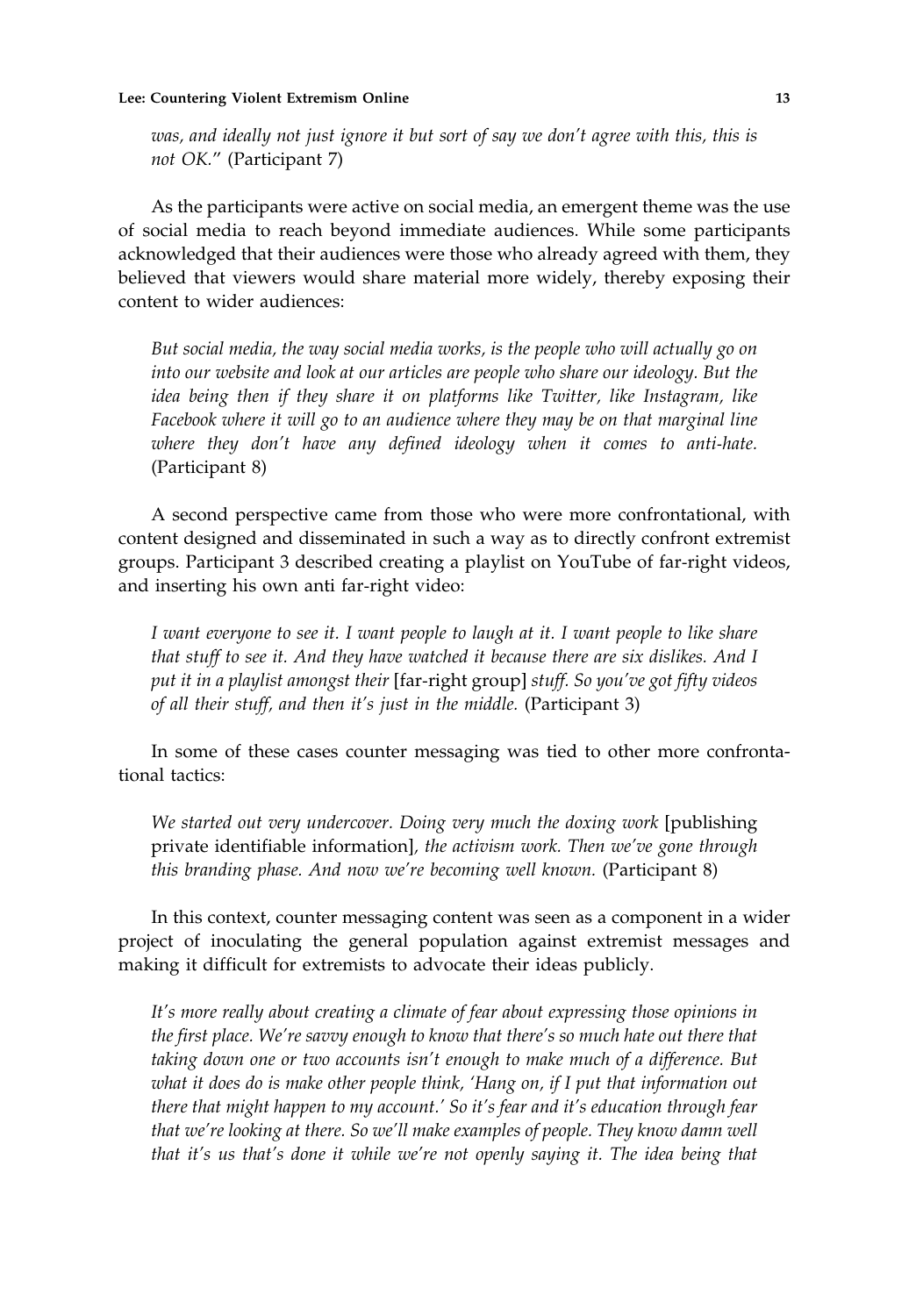people will think twice and that will stop the hate rather than just one individual person. (Participant 8)

Just as definitions and approaches to counter messaging have varied in academic literature, there have been a range of approaches on display amongst participants. Participants were, for the most part, of the view that counter messaging was unlikely to alter minds already made up. Their main audiences were those without extreme beliefs, with the intention of escalating the social costs of professing extreme beliefs. In some cases, counter messaging content was linked to more confrontational activities, including attempts to "out" extremist supporters by posting private information.

Risk

Participants described the risks that they undertook as part of their activities and there was a general acknowledgement that risks were associated with counter messaging.

I think for some there is a concern of safety. And that's something that has hit a chord with me. Particularly by other content creators, when it comes to counter narratives. So, I've had friends who have been threatened based on some of their counter narrative work. I haven't. I've been quite fortunate in that respect. (Participant 4)

Risk was generally seen as originating from the groups opposed in counter messages. This was largely confined to the online realm.

I think that's where I was a bit naïve at the beginning really, because I didn't realize there were people who were that violent and that aggressive, and that totally fixed, that they would speak to people openly on social media and threaten them with all kinds. You'd be there trying to have a civil, relatively civil conversation, or a debate, and you're being called a… Well it's not really a threat to be called a traitor, but start off with that, and once you challenge that and say what are you talking about? Well you're ashamed of your race. What? It'd be like, do you even know what you're saying? And I got threatened with being raped. That they'd find me. That they'd come to the house. I wouldn't say I got massively shook up by it, but I did say 'you're being a bit of an idiot.' (Participant 7)

Responses to threats varied. In some cases, participants took steps to publicize the threats that they received as a way of mocking those issuing them by highlighting their lack of credibility.

I don't get threats very often, and the threats that I do get I post them on Facebook because I want to laugh at them. Because they are usually pretty ridiculous, it's someone in Pakistan or Egypt who says they're going to come slit my throat. And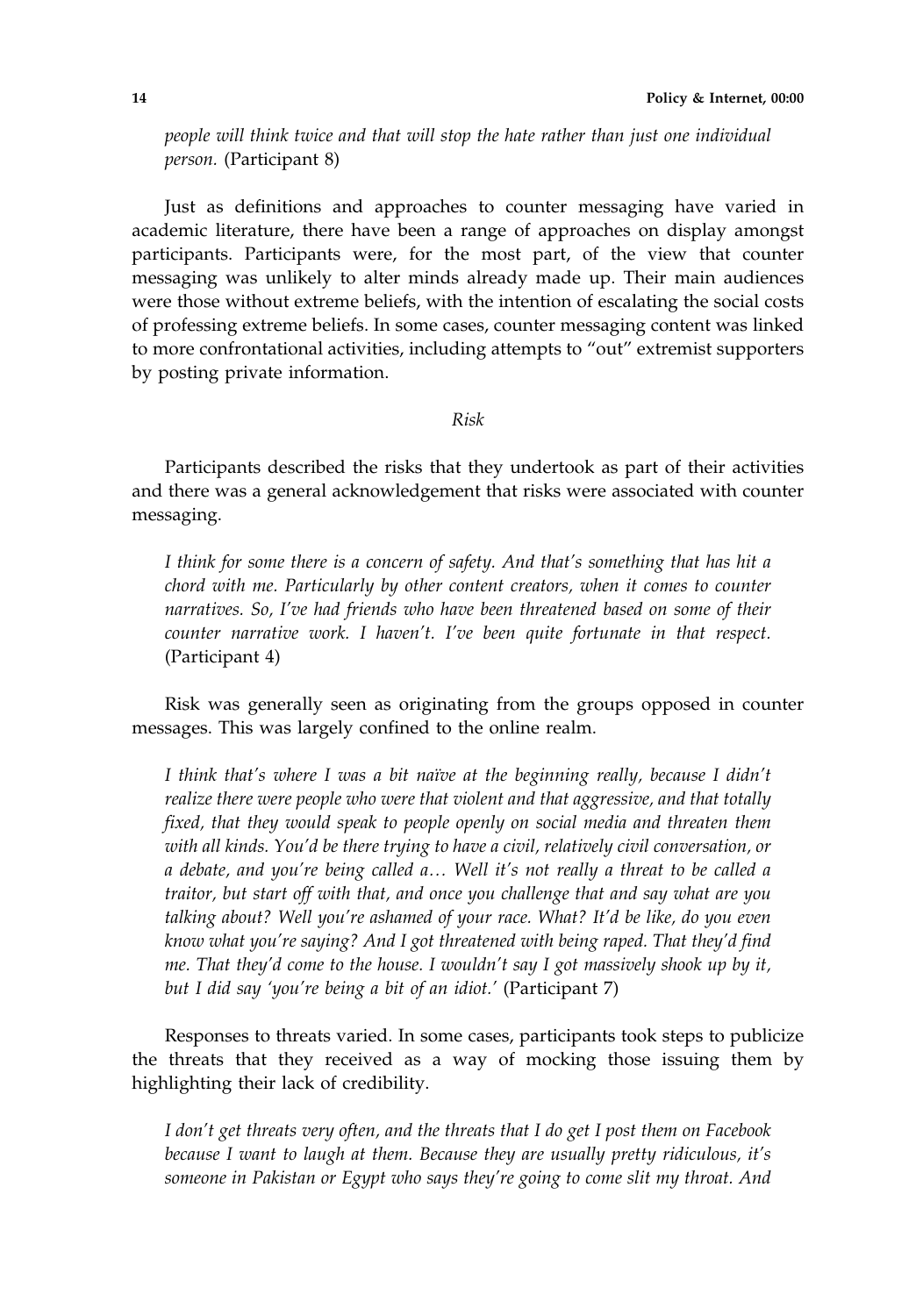I'm like, how are you going to find me. You don't know where I live. (Participant 6)

Surprisingly however, some participants reported threats that they had received from fellow campaigners. In particular, participants engaged in counter messaging against far‐right organizations reported confrontations with more aggressive left-wing activists described as antifa. One interviewee describes encountering what she describes as an anti‐fascist in an online support group for page administrators:

She's a nut job, she's an absolute… She is as bad as any far‐right on that side, ever will be. I quickly fell out with her, not on purpose, but because I wasn't extreme and she didn't like it. And I'm very anti, I'm anti‐demo, that type of thing, full stop. She was another one, I then got called all the things under the sun from. Talk about being stuck in the bloody middle. (Participant 7)

Another interviewee reported a similar experience:

I'm not friends with any of that extreme antifa group anymore. They're an unpredictable and dangerous group. (Participant 9)

None of the participants engaged in counter messaging against the far-right recognized themselves as being members of the anti‐fascist movement, although it was difficult to tell if this was linked specifically to militant anti-fascism expressed sometimes through violent street protest, or the wider anti-fascist movement. One participant also reported risks arising from disputes within the group. In one incident, a disgruntled former group member was said to have spread rumors about the participant after leaving a group over a dispute:

He left after a bruised ego over a post which the team decided not to post and he wanted to post it. The team had said no, so that was the agreed decision. He has caused a lot of trouble in antifa circles, spreading rumors about me… (Participant 9)

Not all risks were limited to the participants. Participant 7 reported her experiences with an extreme‐right frequent visitor to her page. In this instance the participant ultimately banned the visitor because they were known to be a minor and were receiving abuse through the page as a result of their comments.

When he was 14, [I] blocked him, because he was a minor and I didn't want to get involved with… What he was saying was unacceptable really, were he an adult I'd probably, the whole free speech thing, I'd probably let it roll and roll. But he was starting to get attacked back and I was like I'm not comfortable with this, so I blocked him. But he came back, they just change their name and come back don't they. It was obvious it was him. (Participant 7)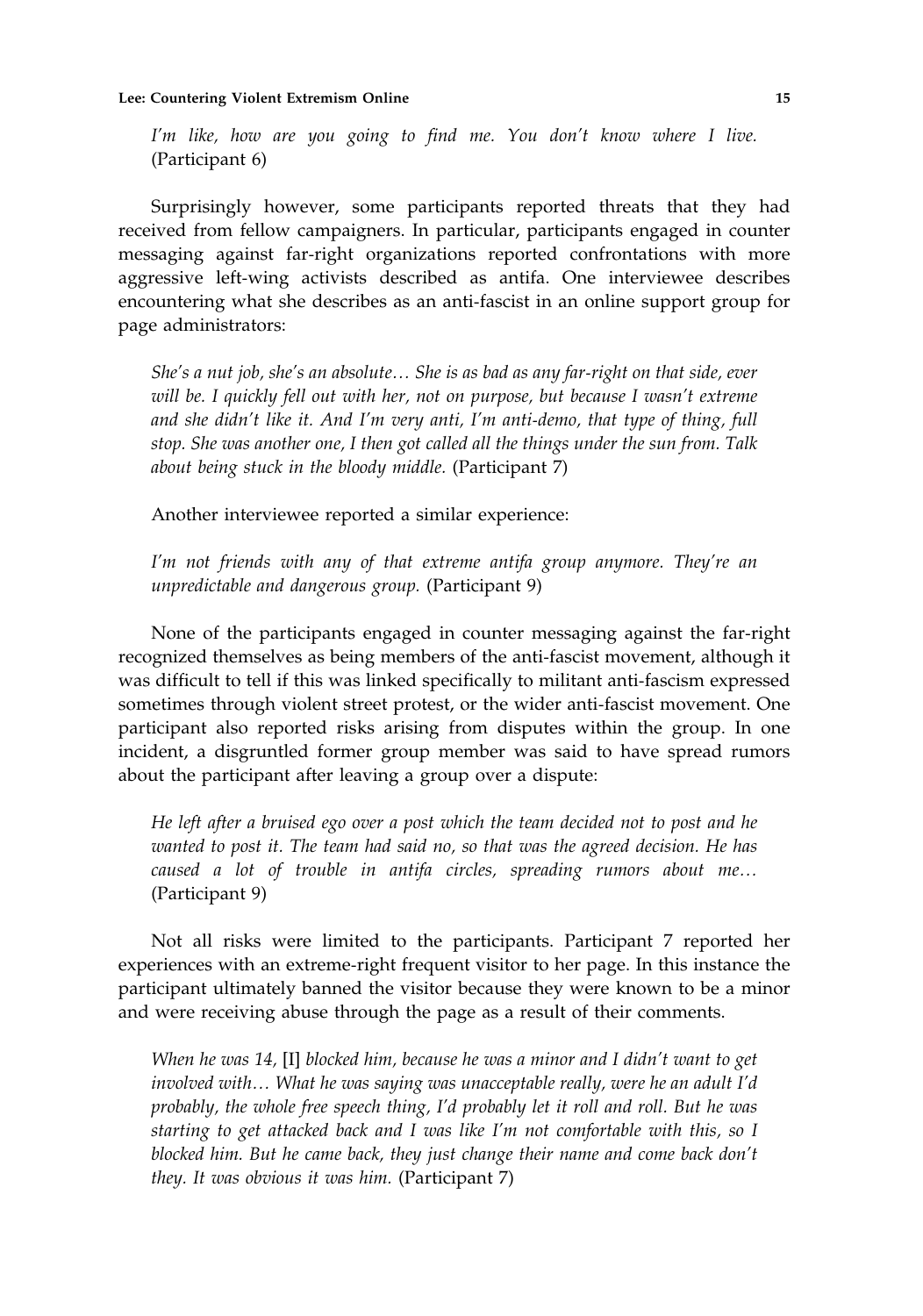In summary, most of the participants reported feeling under some kind of threat at some point. The nature of the threat varied. In some cases this was confined to online abuse and threats, which some (but not all) participants reported as having little overall impact on them. The choice to remain anonymous in many cases seems to stem from the recognition of how polarized the online environment was. Several participants also reported risks arising from unexpected sources. While the participants often chose to root their behaviors outside of explicit left/ right political divisions, the presence of more militant left‐wing activism against far-right groups in particular has exposed informal messengers to unanticipated risks. A further issue touched on in the interviews is the risk to extremists posting online as a result of counter messaging activism. In at least one instance a participant acknowledged that some users had taken advantage of her page to verbally attack an extremist supporter, and another openly talked of exposing extremist supporters publicly. This is consistent with other reports of escalations around counter messaging content, with counter messages and related comments sometimes coming to resemble hate speech (Bartlett & Krasodomski-Jones, 2015; Ernst et al., 2017).

This raises an important point for informal counter messaging actors. The absence of strong ideological motivations amongst the participants in this research suggests that the sample is drawn from non‐militant actors. As Eatwell (2006) noted in his accounts of the 2001 Milltown riots in the United Kingdom, different forms of extreme politics and religion have been observed to feed each other. Militant leftwing activists are also engaged in counter messaging and other forms of direct action online. Equally, those opposed to Islamist extremism can also overreact to threats, rooting their activism in paranoid and conspiratorial Islamization narratives (Lee, 2016). The data gathered for this project suggests that many non‐ militant actors find themselves trapped between the form of the extremism they oppose, and the emergent alternate extremist position. There is a legitimate debate over the severity of harms arising from left‐wing, right‐wing, and Islamist extremisms, but for those engaging in counter messaging online the risks can emerge from both those they set out to oppose, and those who believe their opposition does not go far enough.

## Collaboration

The major issue raised by this article is the attitudes of informal counter messaging actors towards collaboration with larger formalized organizations. This question follows on from the empirical and theoretical suggestions that formal organizations may seek to use content produced by informal actors. The surprising finding from this research was the extent to which the interviewees had already been approached by larger organizations. This has yielded mixed results. In some cases, relationships established with such organizations were viewed positively, in particular where an interviewee aspired to expand their presence. However, it was evident that care had been taken in selecting a group to collaborate with, and there needed to be some level of goal convergence for the interviewee to be comfortable.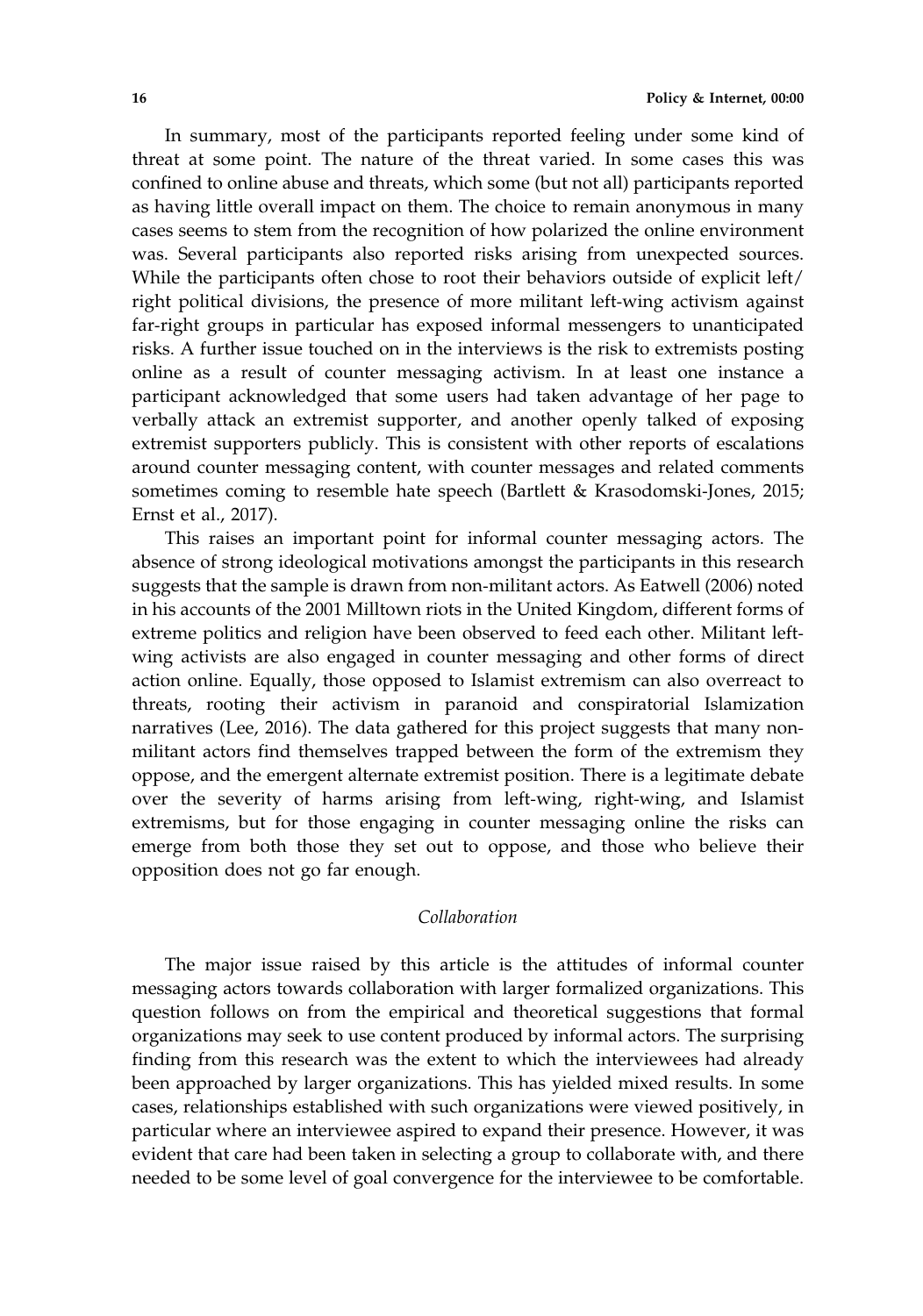#### Lee: Countering Violent Extremism Online 17

I think the reason we like [larger organization], and I've got a lot of time for [larger organization], is that they are very very ideologically neutral organization. What I've found is a lot of pro‐Muslim groups have an agenda of anti-Semitism, and a lot of Jewish groups vice-versa. [Participant's group] are completely about equality. (Participant 8)

The extent to which informal actors were picky about whom they partnered with was evident in other interviews too:

I have been approached by other organizations, wanting to use [group] to promote their counter narratives. And they've offered sweeteners at times, such as attendance at conferences in very nice locations, in five‐star hotels, which I've refused. For me it has to be a legitimate part of me rather than somebody else then capitalizing on that. (Participant 4)

In one instance, overtures by larger organizations were interpreted as outright sinister:

It was quite young hip and trendy and they are very into getting young hip and trendy people into backing ideologies. I think. Literally at the time it was. And because there was an element of humor to it people don't necessarily think that there's some kind of underlying agenda behind humor, or anything like that. Especially that's supposed to be anti far-right, you know. There would have been a lot of pro-Islamic groups, fucking really into funding all that, that's why they fund [redacted]. They will take money from Palestinian interest. (Participant 2)

In other cases, attitudes to collaboration were more open. This was particularly the case for smaller actors or those seeking support in some form. When one actor was asked about the possibility of receiving training, for example:

That would be brilliant. Social media, or editing, how to promote. I'm not even talking about give me a thousand pounds… How to do basic things well. I think my channel suffers a lot from that. It could be more subscribers, more views. But because my stuff isn't maybe that professional level of editing or promotion. Or when I tweet something. I don't have that. I'm just learning on the go. That would be great. (Participant 1)

However, even in these instances actors indicated an ongoing concern about how content would be used, suggesting that a level of control would be important in any future collaboration.

For doing the right thing, I don't have a problem. Then again you do cross the line into 'Is it propaganda?' Government sponsored stuff is a bit whack. It all depends on what the content is and how it is going to be used and how you are going to come off in the end. (Participant 3)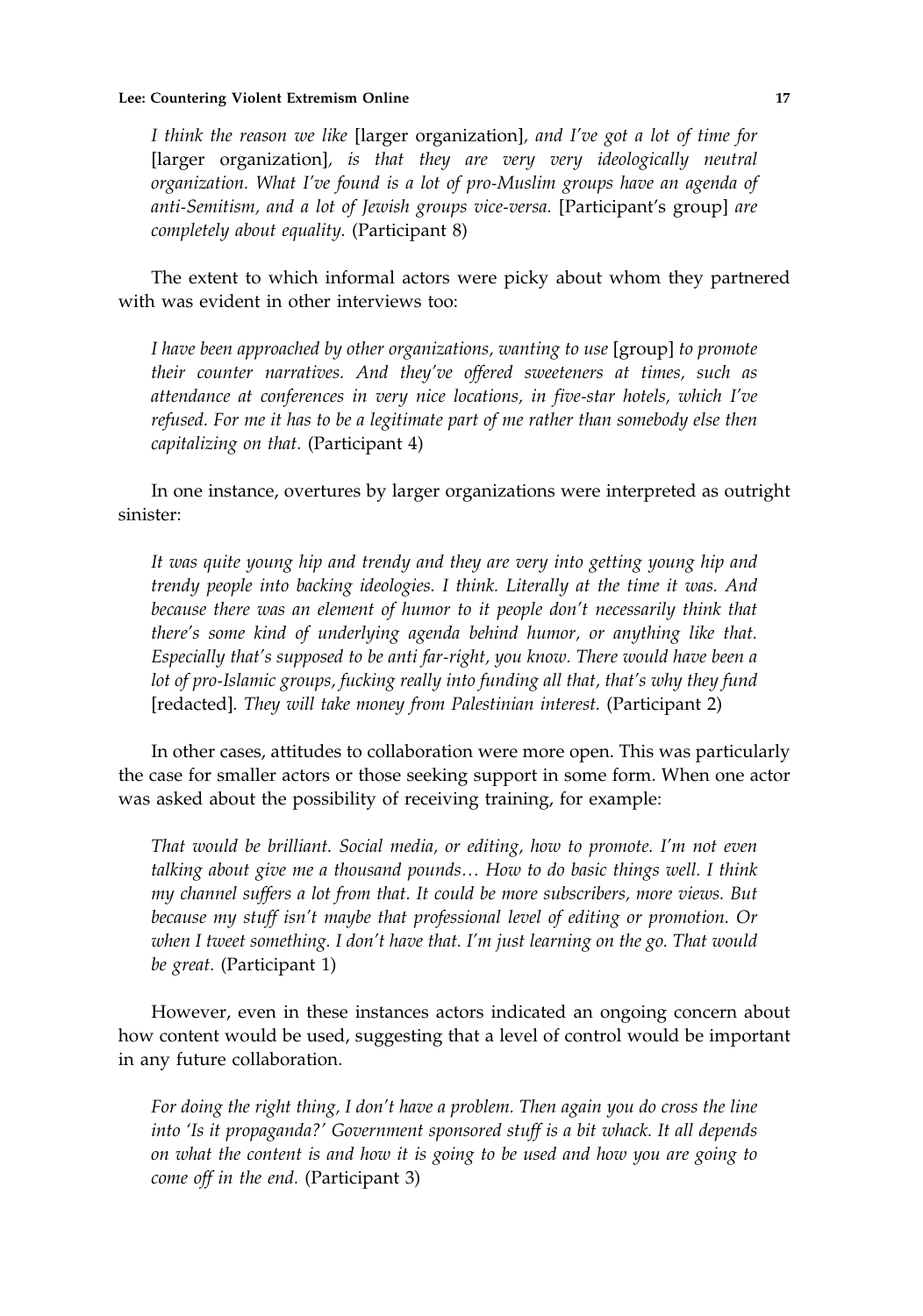In the terms of networked approaches to security (see above), there was evidence that, for some of the participants, collaborating with larger and more formal organizations could provide them with access to resources that would be of benefit. However, there was also a strong desire to retain some measure of control over content, indicating the risks to credibility that would come from being associated with non‐impartial organizations. This seems particularly important in light of the largely politically neutral stance taken by the interviewees. While none of the interviewees explicitly acknowledged the symbolic or cultural capital they possessed, there was an implicit understanding that forming alliances with more formal organizations could potentially jeopardize it. More surprising, however, was the degree to which participants reported having already been approached by larger, more formalized organizations interested in collaboration. Some interpreted this interest as a sinister and cynical attempt to co‐opt their content for political ends. Others were keen to develop alliances, but only with the right partners.

# Conclusion—Battlefield Facebook

In an idealized theoretical world, there is a strong connection between the informal and formal messengers engaged in counter messaging. Asking informal actors to describe their experiences, however, suggests that any security networks built on collaboration between formal and informal actors are likely to be characterized by frictions.

One potential source of friction has been previously identified as motivation and ideology (Lee, 2019). Where strong political values are a component in counter messaging then its role may shift towards what some have conceptualized as alternative messaging, i.e. the advocacy of a different set of values. Worse, strongly ideological actors may attack opponents to demonstrate their own positions rather than to effect any positive social change; counter messaging becomes about proving a point rather than winning audiences over. Among the participants there was in most cases a sense of politics and ideological belief; however, this was rarely if ever seen as central to counter messaging. Most stressed the political inclusiveness of their campaigns or their overall lack of ideology. Based on this sample, this suggests that, in many cases, actors would be receptive to closer working with larger organizations.

Likewise, perspectives on counter messaging strategy were also encouraging from the perspective of formal–informal collaboration. Participants largely focused on reaching audiences that were already supportive of their views. Counter messages, in this instance, were seemingly designed to shore up the social prohibitions on extremist activism and to reinforce the illegitimacy of extreme messages. However, in some cases this was combined with forms of direct action that were more confrontational. In the case of Participant 8, counter messaging was combined with forms of social media‐based direct action that would likely represent a severe reputational risk for any publicly supported organization.

More difficult for larger organizations to manage are the risks taken by informal counter messaging actors. Abuse, physical and legal threats, and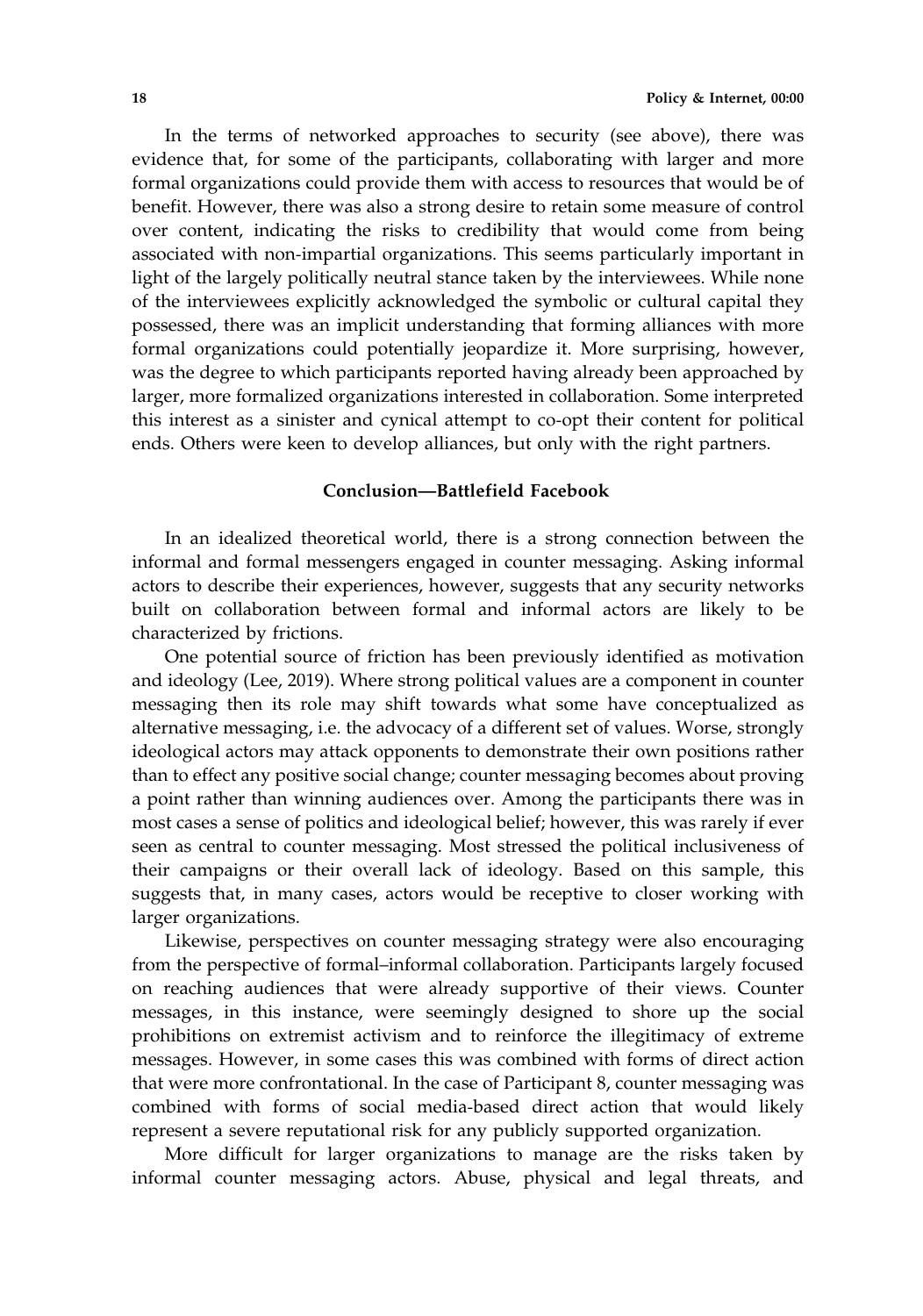attempted public exposure of anonymous accounts are part and parcel of informal counter messaging. Interestingly, threats did not come exclusively from those extremist groups who were opposed, but also included more ideologically driven actors notionally on the same side. In one case, there was also a strong sense of responsibility towards those with extreme viewpoints, particularly minors, and the potential for them to receive abuse as a result of counter messaging activity. This supports the wider perspective of moderate counter messaging actors finding themselves trapped in an ideological middle ground, sandwiched between extremes. These risks would need to be considered in any closer cooperation with larger organizations. Failure to do so may result in large, well-resourced organizations outsourcing the risks of counter messaging onto well‐meaning but largely unprotected actors. This is both a reputational risk and more importantly a moral hazard.

Despite these frictions, there is clearly potential for formal and informal organizations to work more closely. The best evidence for this is that many of the participants were either already actively working with larger organizations or had been previously approached. The fact that many of these approaches had been turned down indicates that informal actors are likely to be selective in who they work with. This may in part extend from an ideological commitment, but participants also talked about the need to maintain their own credibility—an important resource—as well as some degree of control over their content and how it is used. Despite this, there was a clear recognition of the resources possessed by larger organizations and how they could benefit informal actors, most notably in the form of training and promotion. In conclusion, in many cases there are good prospects for closer collaboration between formal and informal counter messaging actors. These need to be carefully considered, however, and only entered into with a clear understanding of the objectives of both parties.

A further point, unrelated to the original theoretical framework, concerns the role of social media platforms in facilitating both extremism and counter messaging directed against it. All of the participants were active on at least one of three social media platforms: Facebook, Twitter, and YouTube. To some extent this is to be expected as (i) social media represent the easiest and cheapest methods to distribute content online, (ii) the connectivity built into social media provides ready-made audiences, (iii) extremist groups are already active on social media, and (iv) participants were primarily identified and approached online, in many cases via social media. Despite this, the extent to which social media was viewed as the primary site of conflict between extremist groups and those opposed to them was striking. This was evident in the language used by many of the interviewees  $(e.g.,$ inbox, viral, like, share, retweet, ban, playlist, etc.), suggesting that social media tools have become important lenses through which informal counter messaging actors view their practices and measure their achievements. Control of the social media narrative is, for many, equated to control of wider societal narratives and is therefore an end in itself. The focus on social media may go some way to explaining why those interviewed for this project often distanced themselves from those they saw as engaging in physical confrontation.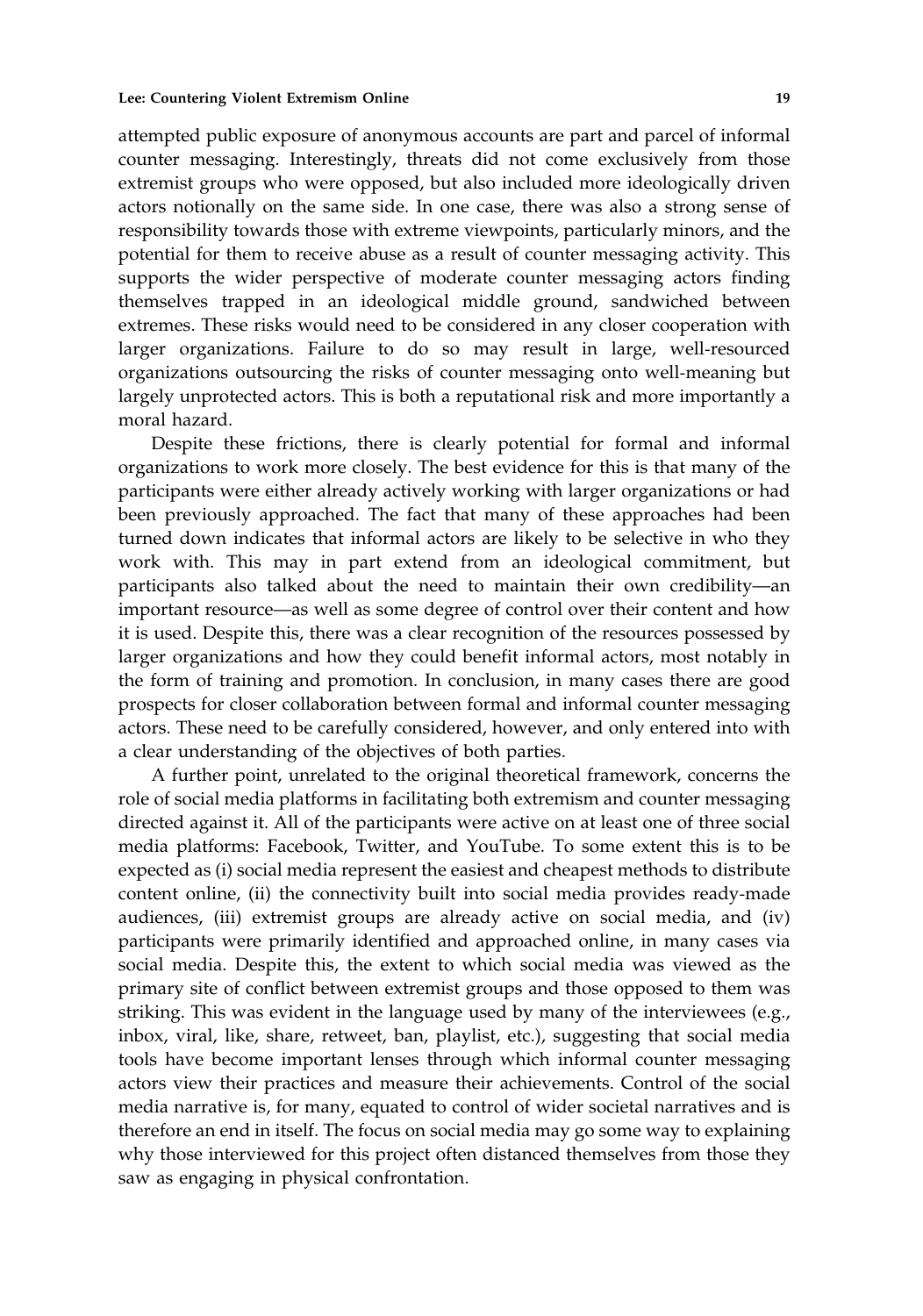Lastly, it is entirely correct to be concerned about the use of online messages to spread or contest extremism. What societies do and say in response to extremist views matters greatly. This research has attempted to go a level below the schemes, plans, and programs that are typically featured in the literature. While the informal actors featured here are in some ways freer to be more direct and to exploit their own cultural and social resources, there is a more integral level still. Every day, millions of conversations take place between friends, colleagues and family members which serve to elevate the social costs of extremist activism. To be a member of an extremist group is, to some extent, to cut yourself off from mainstream political and religious society. While taking into consideration the role of informal actors in opposing extremism is a worthwhile activity, more also needs to be done to understand the roles of friends and family.

Benjamin Lee, Department of Politics Philosophy and Religion, Lancaster University, Lancaster, United Kingdom. [b.lee10@lancaster.ac.uk].

## **Notes**

This work was funded by the Centre for Research and Evidence on Security Threats (CREST). CREST is commissioned by the Economic and Social Research Council (ESRC Award: ES/N009614/1) with funding from the UK Intelligence Community.

- 1. Drawing a distinction between formal and informal actors is difficult and necessarily imprecise as it ultimately turns on the perceptions of audiences that are not part of this study. In this study, informal actors are defined by (i) not being employed by any organisation linked to counter messaging, and (ii) operating independently or as part of a small group. This was combined with the researcher's own judgements about how he perceived the actor. In one instance an interviewee was actively employed in the CVE sector, but also undertook a substantial amount of counter messaging independently.
- 2. See: [https://www.youtube.com/watch?v = AIPD8qHhtVU](https://www.youtube.com/watch?v=AIPD8qHhtVU).
- 3. See: [https://www.reddit.com/r/beholdthemasterrace/.](https://www.reddit.com/r/beholdthemasterrace/)
- 4. See: [https://twitter.com/Mock\\_The\\_Right.](https://twitter.com/Mock_The_Right)
- 5. See:<https://redirectmethod.org/>.
- 6. See:<http://www.joindisruptors.com/>.

# References

- Aistrope, T. 2016. "The Muslim Paranoia Narrative in Counter‐Radicalisation Policy." Critical Studies on Terrorism 9: 182–204.<https://doi.org/10.1080/17539153.2016.1175272>
- Bartlett, J., and A. Krasodomski-Jones. 2015. Counter-Speech: Examining Content That Challenges Extremism Online. London: Demos.
- Braddock, K., and J. Horgan. 2016. "Towards a Guide for Constructing and Disseminating Counter‐ Narratives to Reduce Support for Terrorism." Studies in Conflict & Terrorism 39 (5): 381-404. <https://doi.org/10.1080/1057610X.2015.1116277>
- Braddock, K., and J.F. Morrison. 2018. "Cultivating Trust and Perceptions of Source Credibility in Online Counternarratives Intended to Reduce Support for Terrorism." Studies in Conflict & Terrorism, 1–2. [https://doi.org/10.1080/1057610X.2018.1452728,](https://doi.org/10.1080/1057610X.2018.1452728) [https://www.tandfonline.com/doi/full/10.](https://www.tandfonline.com/doi/full/10.1080/1057610X.2018.1452728) [1080/1057610X.2018.1452728.](https://www.tandfonline.com/doi/full/10.1080/1057610X.2018.1452728) Advance online publication.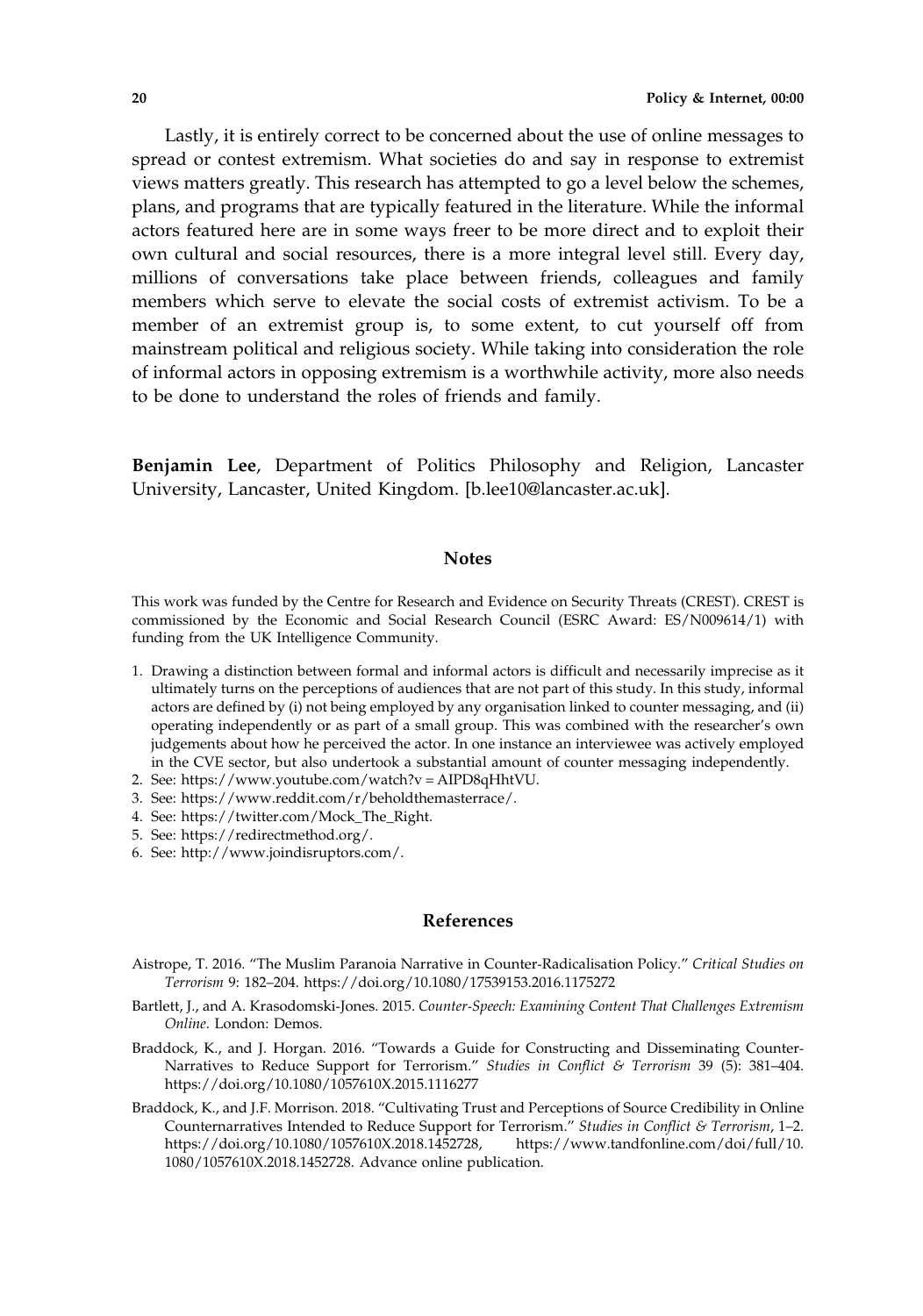#### Lee: Countering Violent Extremism Online 21

- Briggs, R., and S. Feve. 2013. Review of Programs to Counter Narratives of Violent Extremism: What Works and What are the Implications for Government? London: Institute For Strategic Dialogue.
- Cobain, I., A. Ross, R. Evans, and M. Mahmood. 2016 . "Help for Syria: The 'Aid Campaign' Secretly Run by the UK Government," [https://www.theguardian.com/world/2016/may/03/help](https://www.theguardian.com/world/2016/may/03/help-for-syria-aid-campaign-secretly-run-by-uk-government)-for-syriaaid‐campaign‐secretly‐run‐by‐uk‐[government](https://www.theguardian.com/world/2016/may/03/help-for-syria-aid-campaign-secretly-run-by-uk-government).
- CREST. 2018. "Introductory Guide: Countering Violent Extremism." Lancaster: Centre For Research and Evidence on Security Threats.[https://crestresearch.ac.uk/resources/countering](https://crestresearch.ac.uk/resources/countering-violent-extremism/)‐violent‐ [extremism/.](https://crestresearch.ac.uk/resources/countering-violent-extremism/)
- Dupont, B. 2004. "Security in the Age of Networks." Policing and Society 14 (1): 76–91. [https://doi.org/](https://doi.org/10.1080/1043946042000181575) [10.1080/1043946042000181575](https://doi.org/10.1080/1043946042000181575)
- Eatwell, R. 2006. "Community Cohesion and Cumulative Extremism in Contemporary Britain." The Political Quarterly 77 (2): 204–16. [https://doi.org/10.1111/j.1467](https://doi.org/10.1111/j.1467-923X.2006.00763.x)‐923X.2006.00763.x
- Ernst, J., J.B. Schmitt, D. Rieger, A.K. Beier, P. Vorderer, G. Bente, and H.‐J. Roth. 2017. "Hate Beneath the Counter Speech? A Qualitative Content Analysis of User Comments on YouTube Related to Counter Speech Videos." Journal for Deradicalization 10: 1–49.
- Ferguson, K. 2016. "Countering Violent Extremism Through Media and Communication Strategies: A Review of the Evidence." [http://www.paccsresearch.org.uk/wp](http://www.paccsresearch.org.uk/wp-content/uploads/2016/03/Countering-Violent-Extremism-Through-Media-and-Communication-Strategies-.pdf)‐content/uploads/2016/03/ Countering‐Violent‐Extremism‐Through‐Media‐and‐[Communication](http://www.paccsresearch.org.uk/wp-content/uploads/2016/03/Countering-Violent-Extremism-Through-Media-and-Communication-Strategies-.pdf)‐Strategies‐.pdf.
- Frenett, R., and Dow, M. 2015). One to One Interventions: A Pilot CVE Methodology. London: Curtin University and Institute for Strategic Dialogue.
- Glazzard, A. 2017. Losing the Plot: Narrative, Counter‐Narrative and Violent Extremism, The Hague: International Centre for Counter Terrorism.
- Goodall, H.L., P.H. Cheong, K. Fleischer, and S.R. Corman. 2012. "Rhetorical Charms : The Promise and Pitfalls of Humor and Ridicule as Strategies to Counter Extremist Narratives." Perspectives on Terrorism 6 (1): 70–9.
- Harris‐Hogan, S., K. Barrelle, and A. Zammit. 2016. "What is Countering Violent Extremism? Exploring CVE Policy and Practice in Australia." Behavioral Sciences of Terrorism and Political Aggression 8 (1): 6–24.<https://doi.org/10.1080/19434472.2015.1104710>
- Huey, L., J. Nhan, and R. Broll. 2013. "'Uppity Civilians' and 'Cyber‐Vigilantes': The Role of the General Public in Policing Cyber‐Crime." Criminology and Criminal Justice 13 (1): 81–97. [https://doi.org/10.](https://doi.org/10.1177/1748895812448086) [1177/1748895812448086](https://doi.org/10.1177/1748895812448086)
- Lee, B. 2016. "'It's Not Paranoia When They Are Really Out to Get You': The Role of Conspiracy Theories in the Context of Heightened Security." Behavioral Sciences of Terrorism and Political Aggression 9 (1): 4–20.
- Lee, B. 2019. "Informal Counter Messaging: The Potential and Perils of the Informal Counter Messaging Space." Studies in Conflict and Terrorism 42 (1–2): 161–77.
- Neumann, P.R. 2013. "Options and Strategies for Countering Online Radicalization in the United States." Studies in Conflict & Terrorism 36 (6): 431–59. [https://doi.org/10.1080/1057610X.2013.](https://doi.org/10.1080/1057610X.2013.784568) [784568](https://doi.org/10.1080/1057610X.2013.784568)
- Nhan, J., L. Huey, and R. Broll. 2017. "Digilantism: An Analysis of Crowdsourcing and the Boston Marathon Bombings." British Journal of Criminology 57 (2): 341–361. [https://doi.org/10.1093/bjc/](https://doi.org/10.1093/bjc/azv118) [azv118](https://doi.org/10.1093/bjc/azv118).
- Payne, K. 2009. "Winning the Battle of Ideas: Propaganda, Ideology, and Terror." Studies in Conflict & Terrorism 32 (2): 109–28.<https://doi.org/10.1080/10576100802627738>
- Schmid, A.P. 2014. Al‐Qaeda's 'Single Narrative' and Attempts to Develop Counter‐Narratives: The State of Knowledge, The Hague: International Centre for Counter Terrorism.
- Sedgwick, M. 2012. "Jihadist Ideology, Western Counter-Ideology, and the ABC Model." Critical Studies on Terrorism 5 (3): 359–372. [https://doi.org/10.1080/17539153.2012.723520.](https://doi.org/10.1080/17539153.2012.723520)
- Silverman, T., C. Stewart, Z. Amanullah, and J. Birdwell. 2016. The Impact of Counter‐Narratives: Insights From a Year‐Long Cross‐Platform Pilot Study of Counter‐Narrative Curation, Targeting, Evaluation and Impact, London: Institute for Strategic Dialogue.